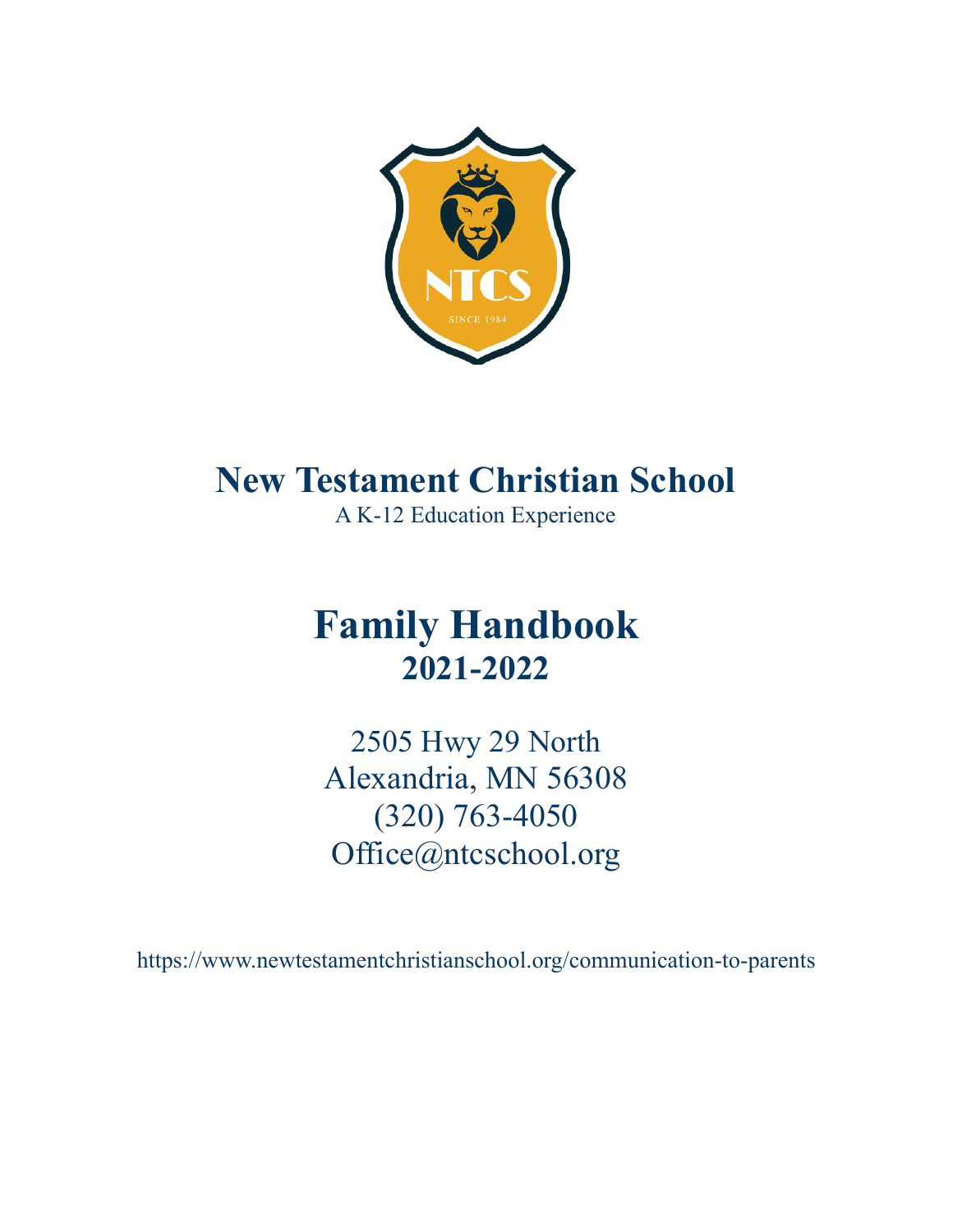# **Table of Content**

| <b>Welcome to New Testament Christian School</b>                |
|-----------------------------------------------------------------|
| 1                                                               |
| <b>Christian Beliefs &amp; Curriculum</b>                       |
| 4                                                               |
| $4 - 5$                                                         |
| 5                                                               |
| 6                                                               |
| 7                                                               |
| 7                                                               |
| 8                                                               |
| <b>General School Information</b>                               |
| 8                                                               |
| 8                                                               |
| 8                                                               |
| 9                                                               |
| 9                                                               |
| 9                                                               |
|                                                                 |
| 9<br>9                                                          |
|                                                                 |
| Growth & Development (Word-of-Mouth Marketing)<br>10            |
| 10                                                              |
| 10                                                              |
| 10                                                              |
| 10                                                              |
| 10                                                              |
| 10                                                              |
| 11                                                              |
| 11                                                              |
| <b>Registration, Enrollment &amp; Re-Enrollment</b>             |
| 11                                                              |
| $11 - 12$                                                       |
| 12                                                              |
| <b>Policies &amp; Expectations for a Healthy School Culture</b> |
| $13 - 15$                                                       |
| $15 - 16$                                                       |
| $17-19$                                                         |
| <b>20</b>                                                       |
| $21 - 23$                                                       |
| $23 - 24$                                                       |
| 24                                                              |
| $25 - 31$                                                       |
| $31 - 33$                                                       |
| <b>Emergency Preparedness Statutes &amp; Procedures</b>         |
| 33                                                              |
| 34                                                              |
| 34                                                              |
| 34                                                              |
|                                                                 |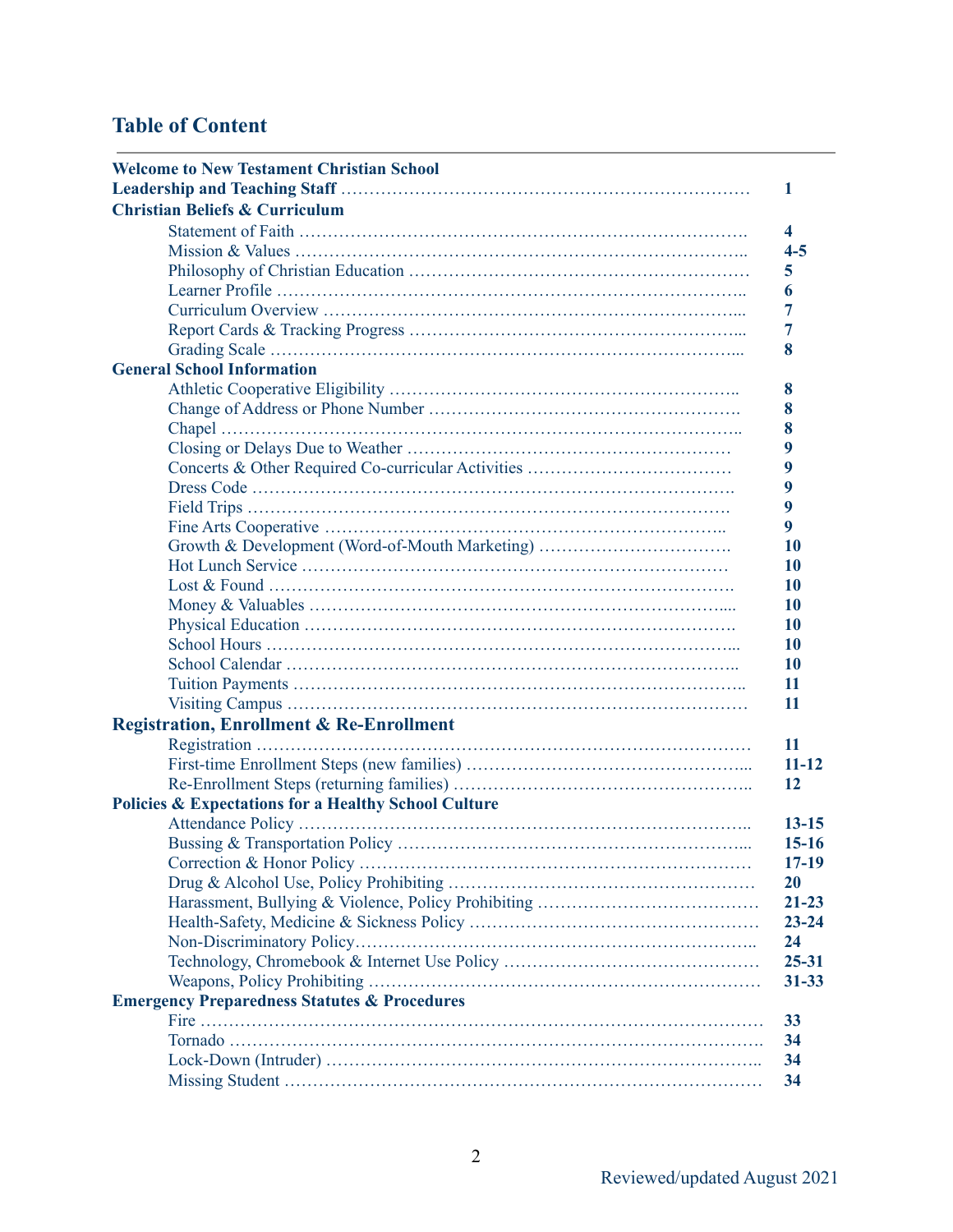# **Leadership**

#### **Pastoral Staff**

Mike Loween Peter Reishus

# **School Board**

Amanda Reishus Angela Heidelberger Brandon Johnson (Vice-president) Brett Larson (President) Cory Shreve Jamie DeBoer Kari Christians Peter Reishus

#### **Principals**

Jaci Loween - Middle & High School Tami Curry -Elementary

# **Teaching Staff**

#### **Elementary**

Dee Dee Larson - Kindergarten & 1st grade Stephanie Erickson - 2nd & 3rd grade Kasey Finske - 4th & 5th grade Sarah Roers - Physical Education Maureen Bumgarner - Music

# **Middle & High School**

Alicen Blawat - Social Studies Amy Luoma - Spanish Ben Nesbitt - Living Well Cheryl Taylor - Middle School Language Arts Lynndene Way - Bible Jaci Loween - English Language Arts Jeremiah Swor - Chemistry Katie Aamold - Middle School Science Maureen Bumgarner - Music/Drama Mike Loween - College & Career and Chapel Sam McKay - Bible Steve Walkswick - Literature and Bible Tamara Strauss - Math & Horticulture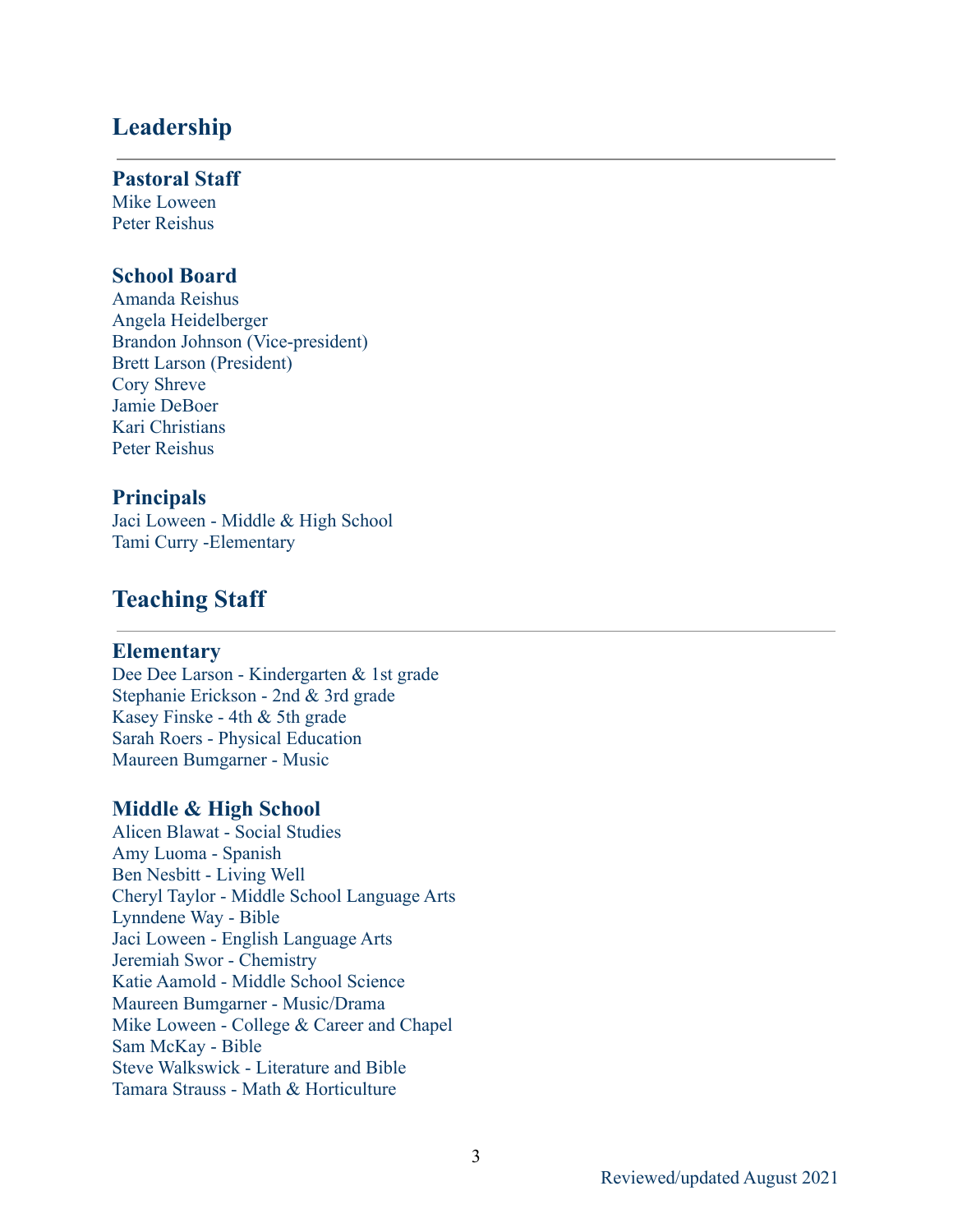

# **Christian Beliefs & Curriculum**

# **Statement of Belief**

New Testament Christian School is a ministry of New Testament Church. As Christians, we believe and teach:

- ❖ We believe the Bible is the inspired Word of God, and is free from error in part and in whole. It is the only authoritative and infallible rule of faith and practice.
- ❖ We believe there is one God, in three persons: God the Father, God the Son, and God the Holy Spirit. They are co-existent, co-eternal and co-equal.
- ❖ We believe that Jesus Christ, God the Son, was conceived by the Holy Spirit, born of the virgin Mary, lived a sinless life, died on the cross to atone for the sins of men, was bodily raised from the dead, and ascended into Heaven.
- ❖ We believe man is by nature a sinner and can only be cleansed of sin through repentance and faith, turning from sin and trusting in the Lord Jesus.
- ❖ We believe that the Holy Spirit indwells all believers, that the baptism in the Holy Spirit according to Acts 2:4 is given to believers who ask for it, and that the present ministry of the Holy Spirit includes distributing spiritual gifts to the body of Christ to be used for the common good. (Romans12, I Corinthians 12)
- ❖ We look forward to the personal return of the Lord Jesus in power and glory, and the Resurrection of the dead, and the Last Judgment.
- ❖ We believe in the spiritual unity of believers in our Lord Jesus Christ.

# **Mission Statement**

New Testament Christian school provides an engaging and relational academic environment, equipping the next generation to learn, love and lead.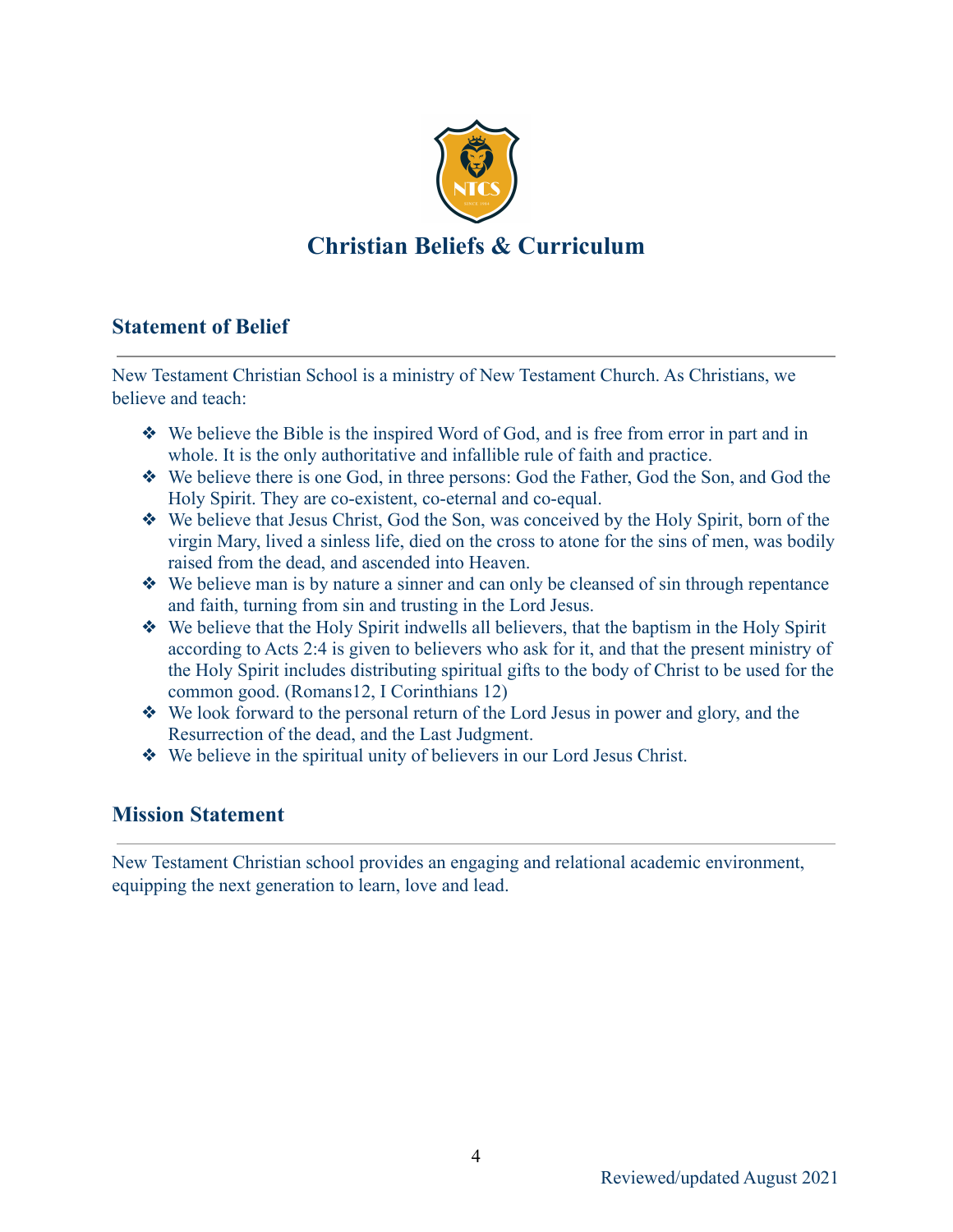| <b>NURTURE</b><br><b>Hearts for Jesus</b>                                                                                                | <b>EDUCATE the Whole</b><br>Child                                                                                                                                 | <b>CULTIVATE Caring</b><br>Community                                                                                            | <b>DEVELOP</b> a World<br>Class School                                                                                               | <b>INSPIRE Tomorrow's</b><br><b>Leaders</b>                                                                                 |
|------------------------------------------------------------------------------------------------------------------------------------------|-------------------------------------------------------------------------------------------------------------------------------------------------------------------|---------------------------------------------------------------------------------------------------------------------------------|--------------------------------------------------------------------------------------------------------------------------------------|-----------------------------------------------------------------------------------------------------------------------------|
| Encouraging each<br>other to love God with<br>all of our heart, soul,<br>mind and strength.                                              | <b>Training life-long</b><br>learners who pursue<br>knowledge,<br>understanding and<br>wisdom.                                                                    | Choosing to move<br>toward God and<br>others, consciously<br>loving our neighbors<br>as ourselves.                              | Growing to maximize<br>our impact for the<br>Kingdom of God.                                                                         | Activating a passion to<br>become all God<br>created us to be.                                                              |
| $\rightarrow$ Biblical Foundation<br>$\rightarrow$ Identity in Christ<br>$\rightarrow$ Spirit of Worship<br>$\rightarrow$ Make Disciples | $\rightarrow$ Challenging<br><b>Academics</b><br>$\rightarrow$ Ignite Inquiry<br>$\rightarrow$ Dynamic<br><b>Experiences</b><br>$\rightarrow$ Family Partnerships | $\rightarrow$ Think Outwardly<br>$\rightarrow$ Give Generously<br>$\rightarrow$ Honorably Serve<br>$\rightarrow$ Mutual Respect | $\rightarrow$ Big Faith<br>$\rightarrow$ All In<br>$\rightarrow$ Embrace<br>Challenges<br>$\rightarrow$ Consistent<br>Accountability | $\rightarrow$ Dream Big<br>$\rightarrow$ Steward Gifts<br>$\rightarrow$ Think Critically<br>$\rightarrow$ Principled Living |

# **NEW TESTAMENT CHRISTIAN SCHOOL VALUES**

# **Philosophy of Christian Education**

The hopeful outcome of a Christian education experience is to, "Start children off on the way [path] they should go, [so that] even when they are old they will not turn from it" (Proverbs 22:6). Parents, teachers, pastoral staff, Church members, the power of the Holy Spirit, and best practices in education are each pavers that establish pathways for children to be able to walk-into the calling God has for each.

Our philosophy of education is rooted in the reality that we are all created in the image of God, having a body, mind and soul. And as beings set apart from all other creatures, we are created to create and live in relationship with God and others. All of humanity is established by God and under the headship of Jesus Christ. Additionally, we are each given access to the power of the Holy Spirit, in order to first attain knowledge, which, when studied, leads to understanding, and when applied demonstrates wisdom.

We believe that this reality and process of attaining wisdom is not just to be applied to our understanding of God and the Bible, but to all subjects of learning. Each subject of study, when approached in a relationship with Jesus, in partnership with the Holy Spirit and as an act of worship to God, becomes an opportunity to grow in strength of body, mind and soul. It is through this approach that the whole child is nurtured and matured--not just mind, not just body, not just soul, but all three at once.

Our definition of curriculum is as follows: Curriculum is what is taught in a given course or subject. Curriculum refers to an interactive system of instruction and learning with specific goals, contents, strategies, measurement, and resources. The desired outcome of curriculum is successful transfer and/or development of knowledge, skills, and attitudes.

We believe that the role of the teachers, parents, pastors and Church members is to work together to invest in the young by instructing, encouraging and inspiring each toward whole and holy living. In this way, the adults in the lives of the students are the curriculum. Instructional materials and textbooks are essential to learning, but they do not teach, they do not make a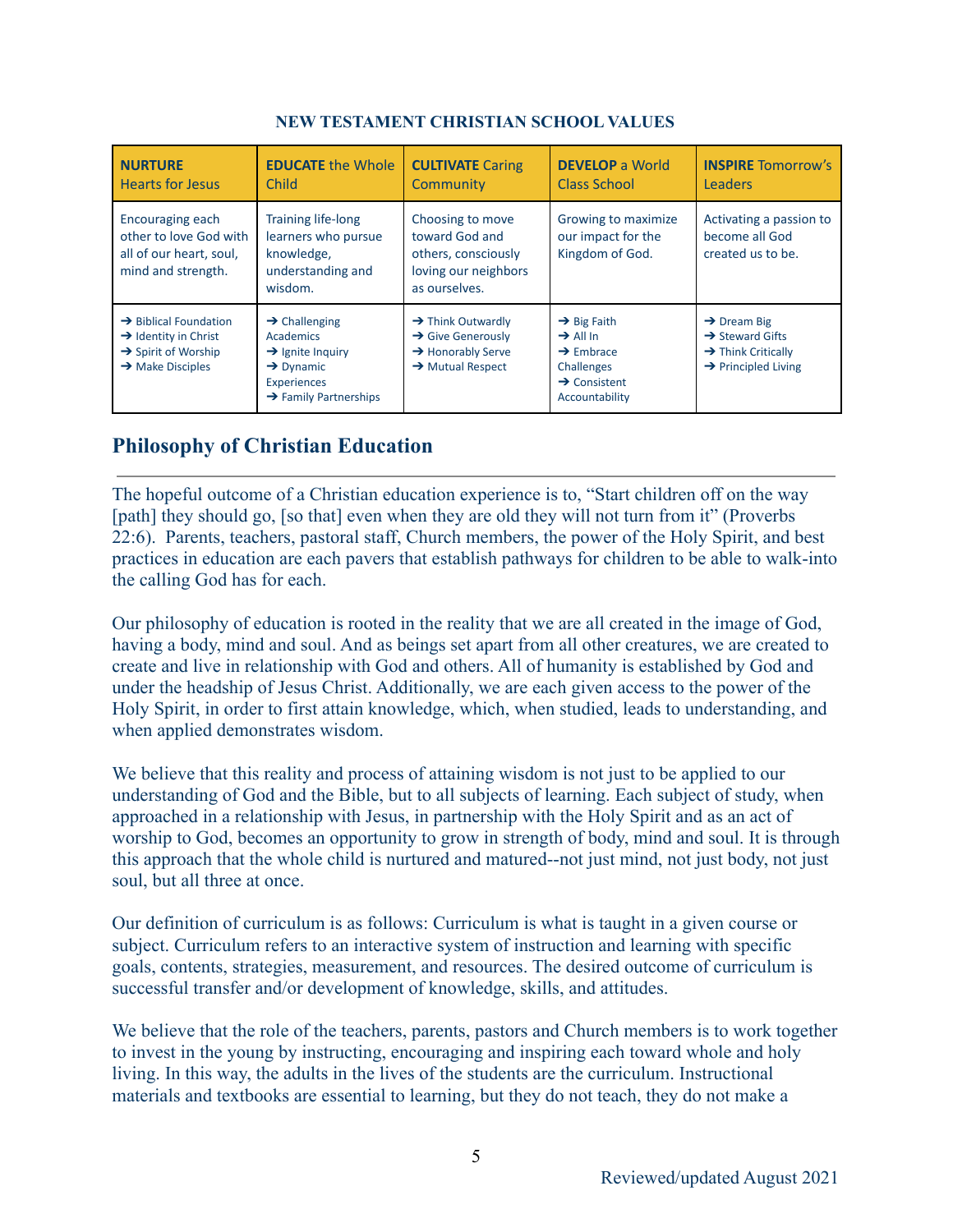school a Christian educational experience. Rather, it is the teachers, parents, pastors and Church members who impart learning to students, through a relationship with Jesus, in partnership with the Holy Spirit and as an act of worship to God.

# **Learner Profile**

| <b>NTCS</b> learners strive<br>to be: | <b>NTCS</b> learners will:                                                                                                                                                                                                                                                                                                                                                                                                                                                            |
|---------------------------------------|---------------------------------------------------------------------------------------------------------------------------------------------------------------------------------------------------------------------------------------------------------------------------------------------------------------------------------------------------------------------------------------------------------------------------------------------------------------------------------------|
| <b>Balanced</b>                       | Understand the importance of intellectual, physical, spiritual, and emotional<br>$\bullet$<br>balance to achieve personal wellbeing<br>Show concern for their own moral and spiritual growth<br>$\bullet$<br>Seek to relinquish control of one's life to God, admitting that success and<br>$\bullet$<br>failure are both in His hands and necessary for growth<br>Seek to be prayerful, participate in worship, and strengthen their personal<br>$\bullet$<br>relationship with God. |
| <b>Reflective</b>                     | Give thoughtful consideration to learning experiences, processing information<br>$\bullet$<br>in meaningful ways and taking positive action as a result<br>Assess strengths and limitations to support learning and personal development<br>$\bullet$<br>Examine their God-given gifts and Christ's calling on their lives to discern and<br>fulfill the the purpose given them                                                                                                       |
| <b>Inquirers</b>                      | Develop natural curiosity--ask questions and be eager for knowledge<br>$\bullet$<br>Acquire skills necessary to conduct inquiry and research--seek answers,<br>$\bullet$<br>research thoroughly, create alternatives, challenge assumptions, think deeply<br>and test theories<br>Show independence in learning<br>$\bullet$<br>Actively enjoy learning and sustain a life-long love of pursuing knowledge<br>$\bullet$                                                               |
| <b>Relational</b>                     | Cultivate sensitivity toward the diverse abilities and talents of others, honoring<br>the unique gifts and roles of all<br>Engage in apprentice-like relationships with teachers and mentors<br>$\bullet$<br>Show empathy, compassion, and respect to make a positive difference in the<br>lives of others and the environment<br>Show particular care for human rights of the poor, powerless, and the<br>marginalized<br>Love God and make God known to others<br>$\bullet$         |
| <b>Principled</b>                     | Act with integrity, honesty, and a strong sense of justice<br>Display respect for the life and dignity of individuals, groups, and<br>communities<br>Take responsibility for actions and the consequences that accompany them<br>Practice forgiveness, gratefulness, and joy                                                                                                                                                                                                          |
| <b>Humbly Courageous</b>              | Approach unfamiliar situations and uncertainty with conviction, courage, and<br>forethought<br>Examine their conscience, seek forgiveness, and make amends<br>Work to foster relationships that make the other feel respected and valued<br>Believe there will always be more to learn<br>Have the independence of spirit to explore new roles, ideas, and strategies<br>Trust that all things are possible with Christ                                                               |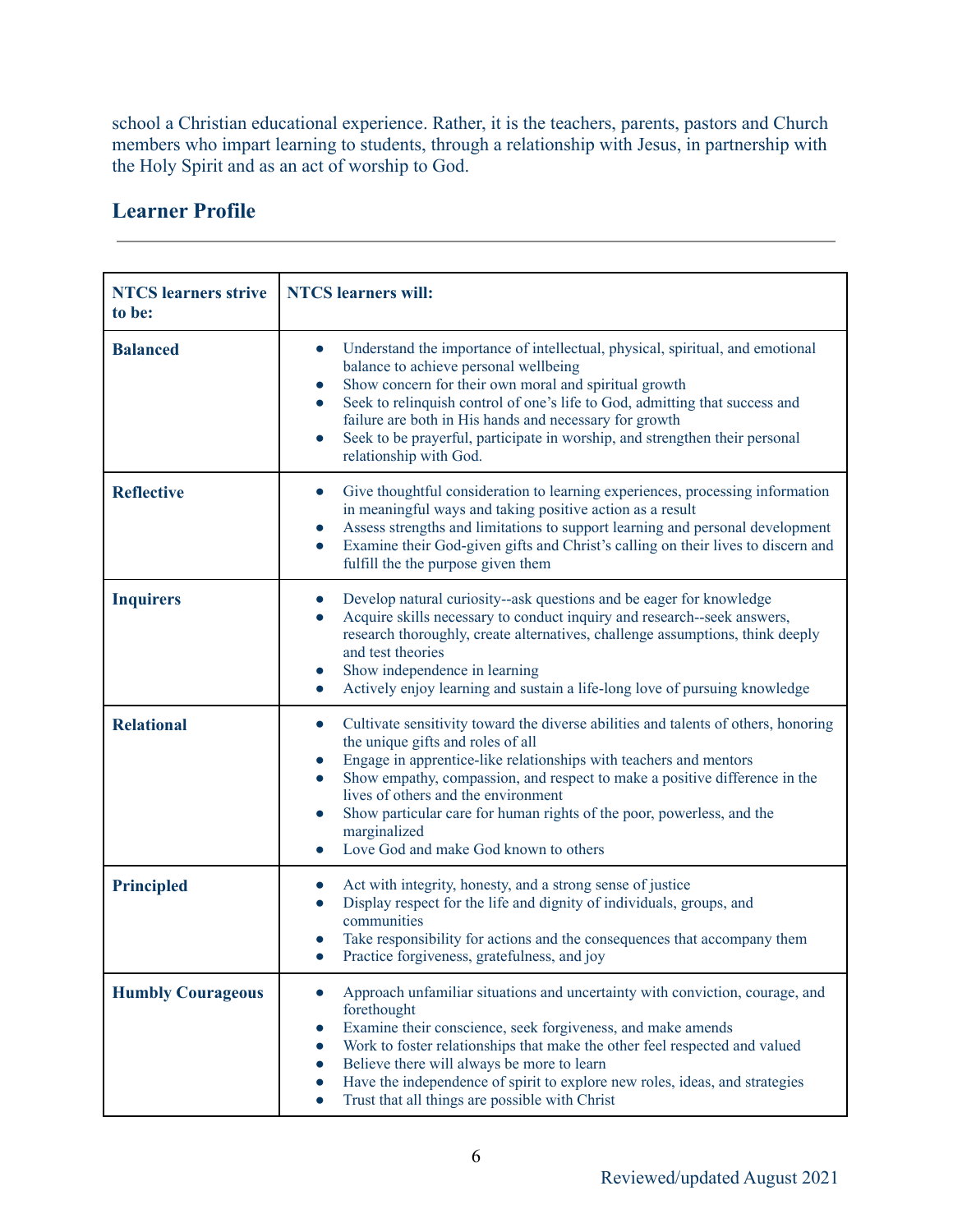# **Curriculum Overview**

New Testament Christian School's purpose is to provide an engaging and relational academic environment, equipping the next generation to learn, love, and lead. The values that guide our curriculum and culture are **NURTURE**-ing Hearts for Jesus, **EDUCATE**-ing the Whole Child, **CULTIVATE**-ing Caring Community, **DEVELOP**-ing a World Class School, and **INSPIRE**-ing Tomorrow's Leaders.

Along with providing curriculum for core content subjects from a variety of Christian-based sources, our school day includes a Bible class for all grade levels. Most importantly, our teachers are committed Christians who aim to live out the Gospel each day, while at the same time inviting students into a love for learning as a way to know, love and serve God and others.

All of our classrooms have multiple grades. Our current classroom configurations are: Kindergarten-2 grade, 3-5 grade, 6-8 grade, and 9-12 grade.

The middle and high school programs are on a block schedule with subject-specific licensed teachers teaching the core-content subjects, and experts in the field of study or profession coming in to teach a variety of electives. This model aligns with our vision to offer an educational experience that engages and equips students for the destiny God has designed and equipped each of them uniquely for. Each class is in process of becoming aligned with the MN State Content Area Standards for Education.

#### **Report Cards & Tracking Progress**

The purpose of grade reporting is to give parents and students an indication of the child's progress and growth.

Report cards are dispensed at the end of each quarter for elementary and each trimester for middle and high school. In order for parents to know firsthand their child's progress, a parent-teacher conference will be held at the end of the first quarter (elementary) and mid-trimester (middle and high school). As well as the end of the third quarter (elementary) and end of 2nd trimester (middle and high school). At both times, all parents will sign up for scheduled time to discuss their child's progress. If a parent has concerns about academic progress at any time, they are encouraged to call or email the teacher and schedule a conference to discuss their child's work. The teachers welcome these opportunities.

#### **Tracking Progress & Missing or Late Work**

Both parents/guardians and students have access to their grades at all times via Gradelink. In addition, all middle and high school core-content subject teachers (math, science, social, and English) utilize Google Classroom for assigning and reporting student achievement on daily assignments and assessments. These tools are to help students take responsibility for turning in assignments on time.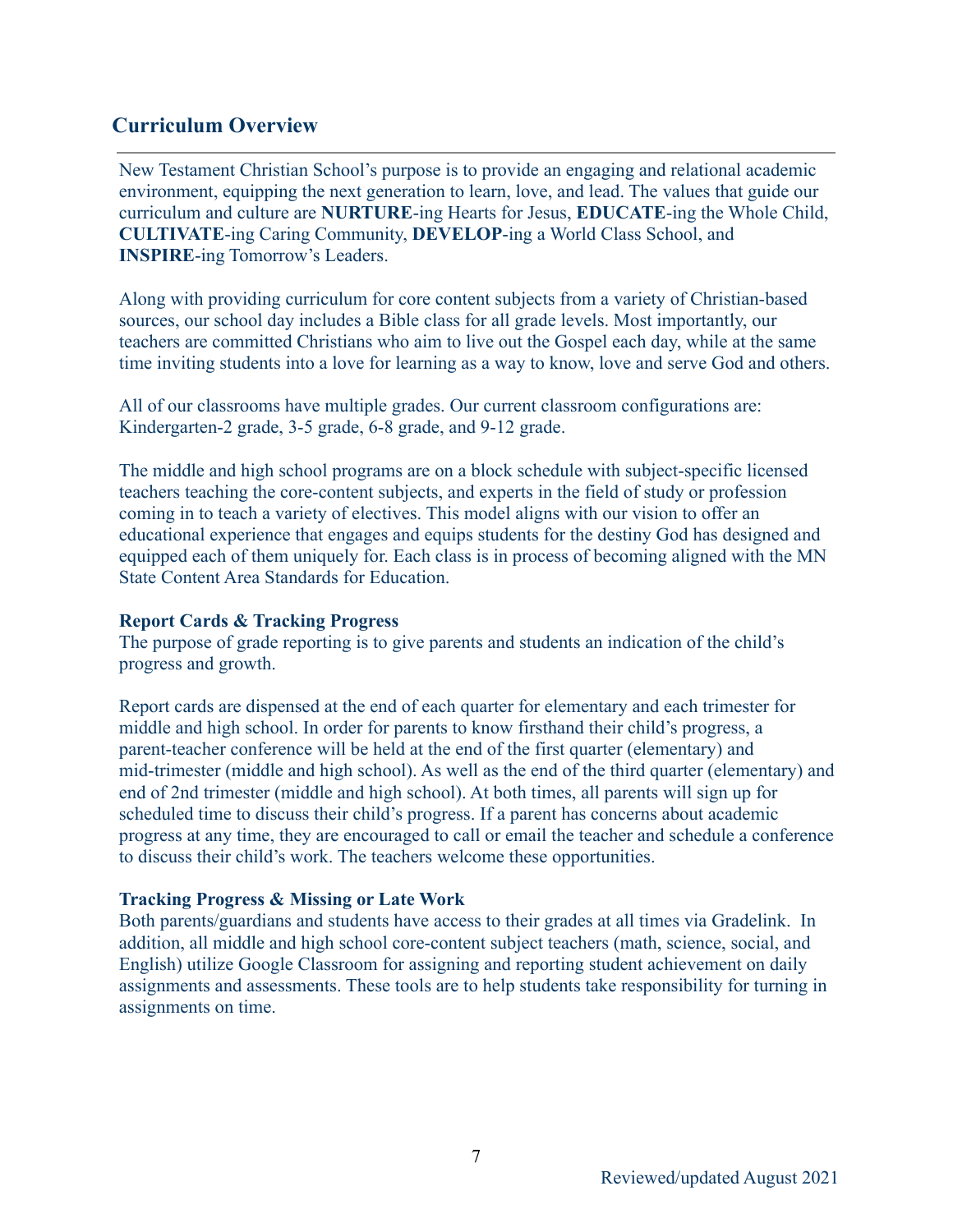#### **Grading Scale**

| $A+$           | 100          |  |  |  |
|----------------|--------------|--|--|--|
| $\mathsf{A}$   | 94-99        |  |  |  |
| $A-$           | 90-93        |  |  |  |
| $B+$           | 87-89        |  |  |  |
| B              | 83-86        |  |  |  |
| $B-$           | 80-82        |  |  |  |
| C+             | 77-79        |  |  |  |
| $\overline{C}$ | 73-76        |  |  |  |
| $C-$           | 70-72        |  |  |  |
| $D+$           | 67-69        |  |  |  |
| D              | 63-66        |  |  |  |
| $D-$           | $60 - 62$    |  |  |  |
| F              | 59 and Below |  |  |  |
|                |              |  |  |  |



# **General School Information**

(Listed in alphabetical order)

#### **Athletic Cooperative Eligibility**

Students who participate in cooperative agreements with other schools for athletics must maintain good academic standing in all of their classes to remain eligible for games. This includes a "missing work" check-in every two weeks; If there are missing assignments, the student cannot continue to practice until work is completed. In addition, a student must maintain a 2.0 grade point average in order to remain eligible for the following trimester.

If a student is absent from class due to an athletic event, it is the responsibility of the student and/or parent to contact (in advance) the teacher concerning assignments and due dates.

#### **Change of Address or Phone Number**

If you change your address, phone number or work location, please notify the school. It is important that "emergency information" be current. Office phone: 320-763-4050. Email: [office@ntcschool.org](mailto:office@ntcschool.org)

#### **Chapel**

Chapel is held each Wednesday morning in the sanctuary. There is a time of student-led worship followed by a message provided by pastors/teachers from various churches in the community. Parents are welcome to visit the chapel service.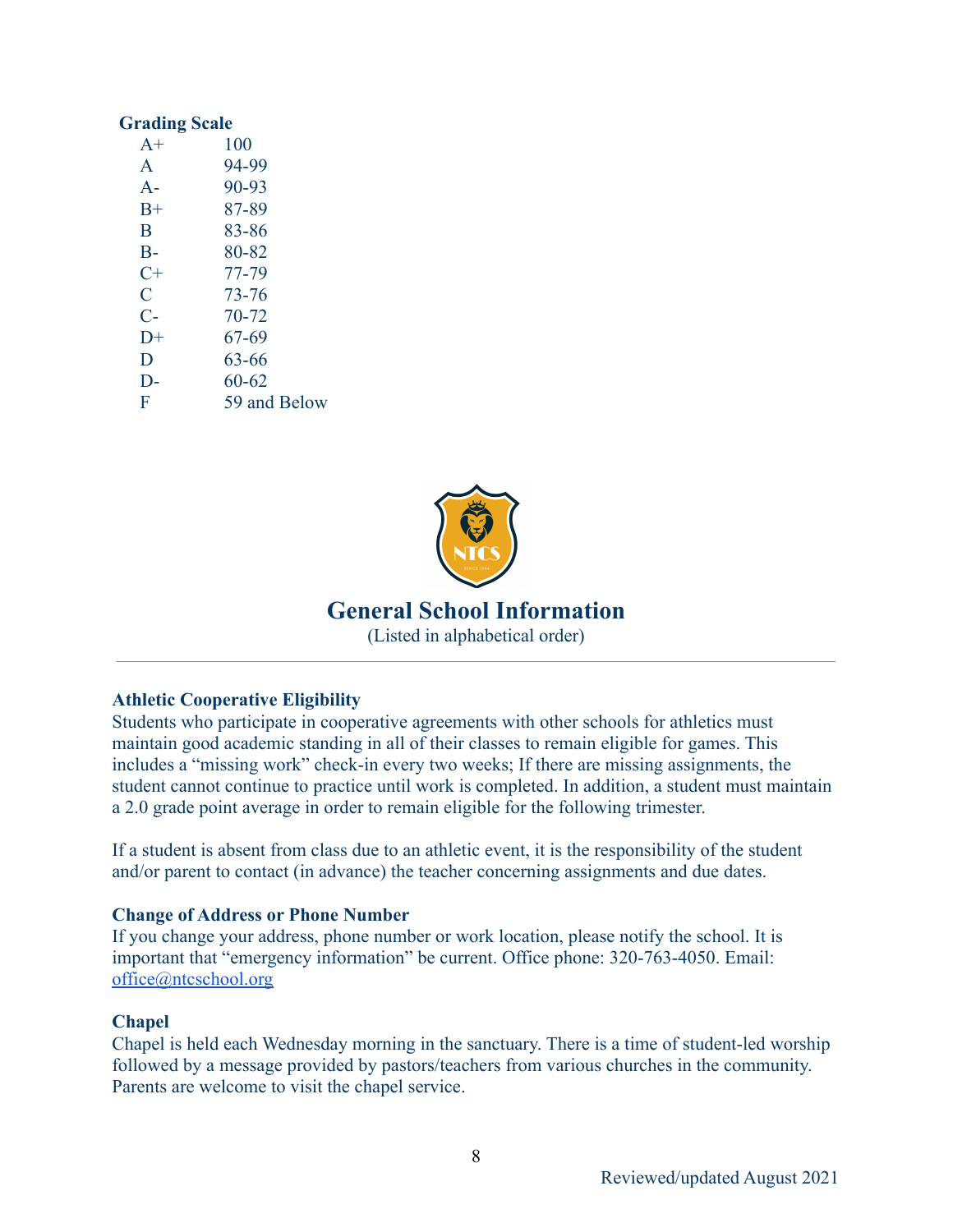#### **Closing or Delays Due to Weather**

Notification of school delays or closing due to weather will be sent out via the **Remind App**. & email. Our school schedule is dependent on the Alexandria Public School's schedule because we use their buses. If Alexandria Public Schools do not have school due to emergency closing conditions, New Testament Christian School will be closed also. (Tune in to KBHL 103.9 or KXRA radio, or WCCO for school closings and/or late starts.)

### **Concerts & Other Required Co-curricular Activities**

Students are expected to attend any concerts or programs that are a part of their academic studies. In an emergency situation, the parent must work together with the teacher to establish a reasonable "make-up" assignment fitting for the assessment of the expected learning outcomes of the class for which the performance is in conjunction with.

#### **Dress Code**

School dress is primarily the responsibility of the parents. In order to help our students dress modestly and neatly, we have established these guidelines:

- 1. Clothing should be clean, neat, in good repair and fit properly.
- 2. Hats may be worn to school and between classes but removed upon entering the classroom.
- 3. Clothing will cover the body from the shoulders to halfway down the thighs, covering all undergarments as well.
- 4. Skirts and dresses should have shorts or leggings underneath unless they are finger-tip length or longer.
- 5. All jewelry, graphics and sayings on clothing should be positive and respectful reflecting Biblical values and/ morals.
- 6. Leggings & tightening fitting pants must be worn with a long top covering below the hips. Jeans and sweatpants are permitted.
- 7. Pajamas will only be permitted during planned pajama days and will follow the above clothing guidelines.
- 8. The face and eyes should be visible for communication and relationship building.

The administration of New Testament Christian School reserves the right to determine what is considered appropriate dress for students at school. If anything they are wearing is a distraction to learning, they will be asked to change.

#### **Field Trips**

During the enrollment process (on Gradelink) parents will be asked to give permission for their child(ren) to attend field trips in the coming school year. When a field trip is going to take place, the teacher will send home (via email and/or **Remind**) necessary information. The cost for all field trips is covered by the field trip fee (which is rolled-up in the cost of tuition).

#### **Fine Arts Cooperative**

Middle and high school students who participate in band or orchestra through Alexandria Public schools miss a portion of each school week to attend classes at either DMS or AAHS. Because this is an additional course that receives a grade and counts toward Minnesota's graduation requirements, a student and his or her parents can request that one elective course at NTCS be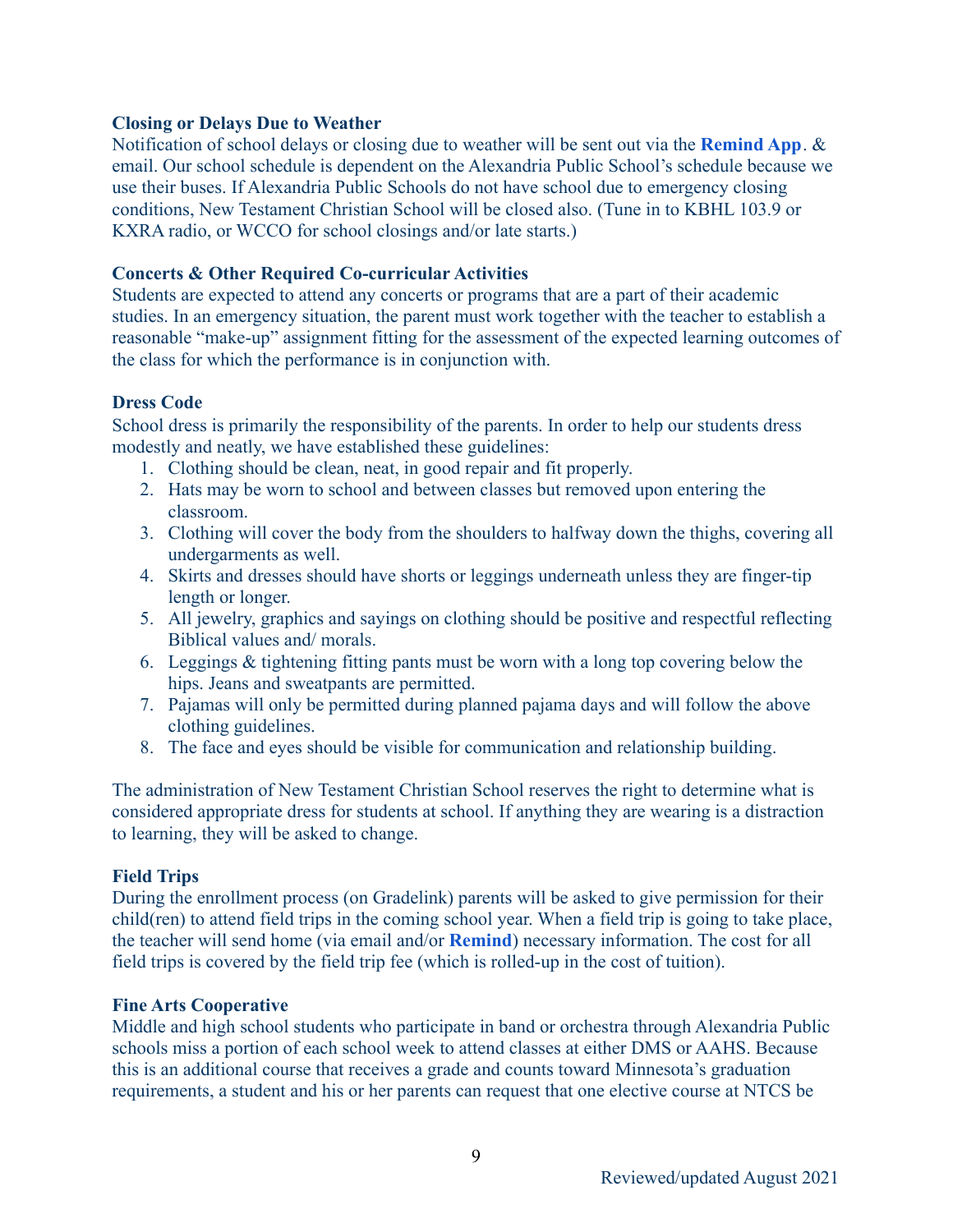dropped and replaced with a study hall. If no request is made, the student will not have an altered schedule. If the request is not made prior to the beginning of a trimester, the student must wait until the following trimester to drop an elective course and add a study hall.

If a student is absent from class due to being involved in fine arts classes or activities, it is the responsibility of the student and/or parent to contact (in advance) the teacher concerning assignments and due dates.

#### **Growth & Development** (Word-of-Mouth Marketing)

Parents and students are the best promoters for the school. We encourage you to share with others about our school's ministry via conversations you have organically at church, in the grocery store, at Bible study, or other places you go. And also by sharing posts from our Facebook Page and Website. The principals and members of the school board are available to speak on Christian education at home meetings and church groups upon request. Literature concerning Christian education and New Testament Christian School is available upon request.

#### **Hot Lunch Service**

Hot lunch is provided through the MN State lunch program through Zion Lutheran School. Fees are announced in August and shared with families, which includes milk. Milk is a separate fee, if purchased separately. Families may apply for free/reduced lunches during the registration process. Applications may be obtained from the school office.

#### **Lost & Found**

All articles left in classrooms, halls or grounds will be placed in the lost and found box on the shelf by the coat rack. These include articles lost during school and evening hours. Unclaimed articles will be taken to classrooms to be claimed; if unclaimed, they will be given away or discarded.

#### **Money and Valuables**

We ask that your child not bring large amounts of money to school. If there is a specific reason for them to bring money, they should give it to their teacher for safe-keeping. The same applies to valuables that a child might bring to school.

#### **Physical Education**

Physical Education classes are an important part of the educational program of New Testament Christian School. All students are expected to participate unless they have a written excuse from a parent or physician.for medical reasons. Students must have tennis shoes for use in P.E. class. Shorts and t-shirts may be worn for physical education class.

#### **School Hours**

Starts at 8:05 a.m. and ends at 2:45 p.m. Students should not be dropped off before 7:45 a.m. and need to be picked up at 2:45 p.m.

#### **School Calendar**

The school year begins the Tuesday after Labor Day and ends the Friday prior to Memorial Day. The yearly calendar and cycle day calendar are both posted on the school website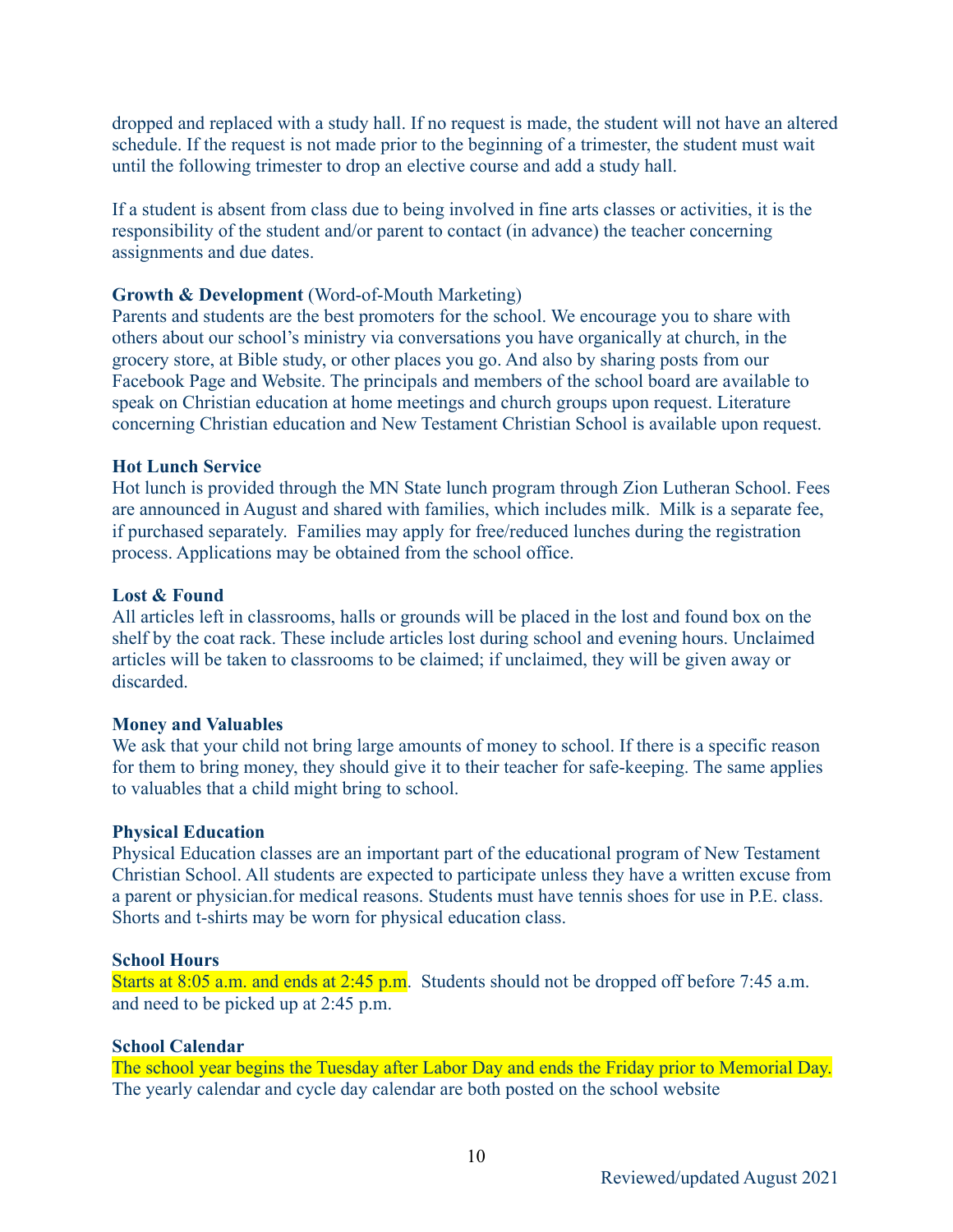(newtestamentchristianschool.org) as a Google Calendar link (allows you to sync with the calendar on your phone). A pdf to download and print is also available on the homepage of the website.

#### **Tuition Payments**

Payment is due on either the 5th or 20th of month from August through May. Please make sure that the payment is received on time, and communicate with the administration if a payment will be late for some reason. **Via Gradelink, you can view your yearly balance at any time**.

If delinquent payment arrangements are not made by the end of each school year, or a family's account is not in good standing at time of registration opening for the upcoming school year, the family will not be able to register for school for the upcoming year. For seniors, **tuition must be paid in full before diplomas or any transcript will be issued**.

#### **Visiting Campus**

Parents are always welcome to visit the school and classrooms. Please call the school a day in advance if you plan to visit. If you would like a child to visit New Testament Christian School with your child, arrangements must be made at least 2 days in advance.



# **Registration, Enrollment & Re-Enrollment**

# **Registration**

Registration and enrollment forms are completed online, at Gradelink.com. Early bird registration is March 1st. The registration fee is non-refundable.

# **First-Time Enrollment**

#### **Step 1: Complete Online Registration**

- 1. Go to the school's website, **newtestamentchristianschool.org**, and locate the **"Register/Enrollment" button** (or go directly to this link: https://secure.gradelink.com/990/enrollment)
- 2. Use a valid email address, create a password, confirm the password, then click the Register button.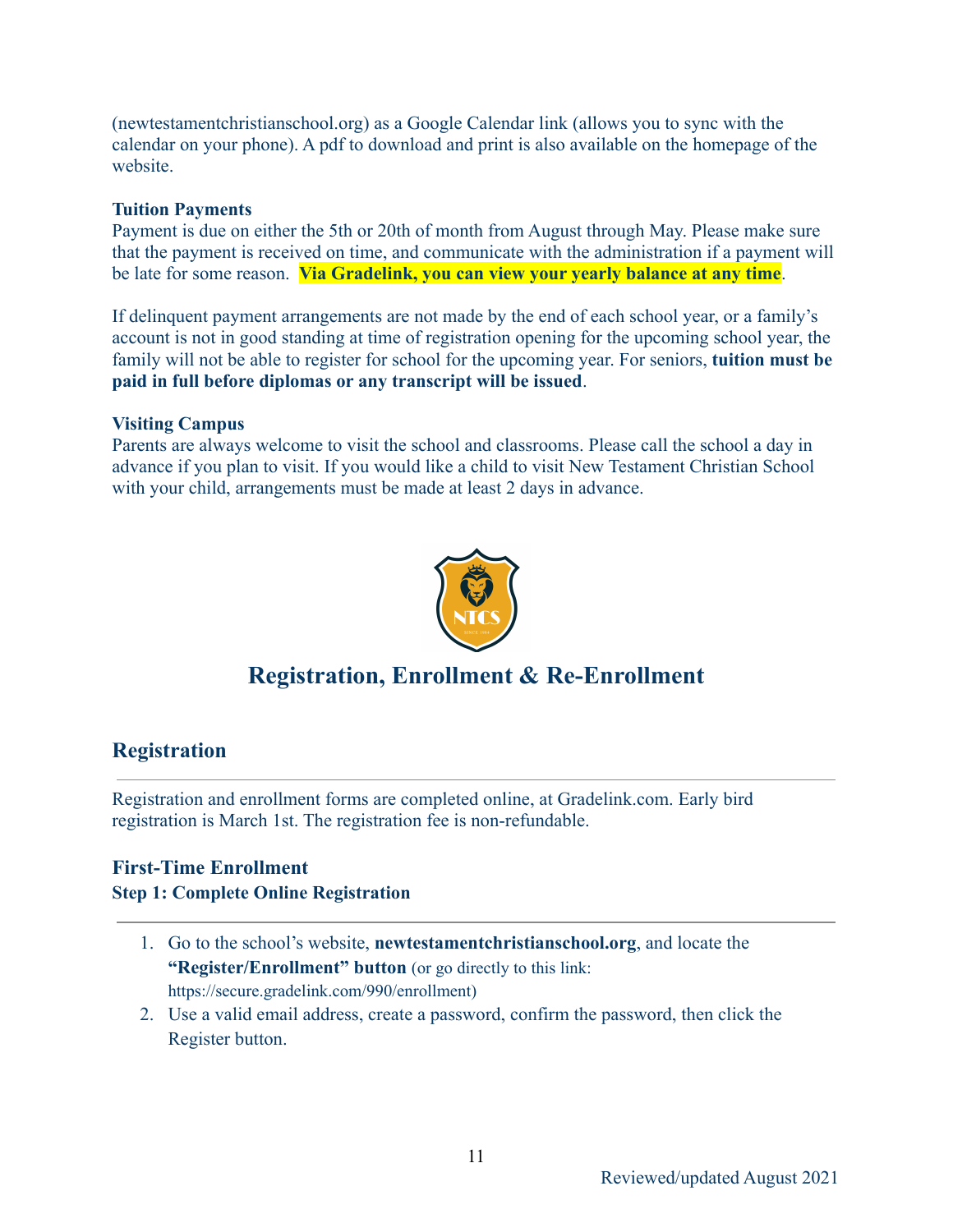- 3. You will receive a message instructing you to check the inbox of the email address you used to create your registration account for a confirmation email (do not click the Continue button in this window).
- 4. Go to the inbox of your email address and you will find an email with the heading *Registration*. Click on the blue button that says Click here to confirm your account (Note: If you do not see the email in your main inbox, check your spam and/or junk folder[s]).
- 5. Once you have clicked the blue Confirmation button in Step 3, you will then be taken to the below screen where you will need to enter your password, then click the Continue button.
- 6. Your account will then be activated. Click the Continue button.
- 7. To begin filling out the application for your student, enter your email address and password, then click the Login button.
- 8. To complete registration, pay the registration fee when prompted.

# **Step 2: Setting Up Online Payment**

- 1. Click on the "*Billing"* tab (left side of screen)
- 2. For a 1-time payment, Click the "Make a Payment" button.
	- a. Please make sure to put a description of what the payment is for in the "Notes" box.
- 3. To set up auto-recurring payments, find the "Add Auto Pay" tab near the top of the page.
- 4. Fill out the form with required information.
	- a. Please make sure to put a description of what the payment is for in the "memo" box.

**Note**: You **do not** need to make individual payments or payment plans for each student. Billing is set up per family.

# **Re-Enrollment** (Returning Families)

**Step 1: Updating your family's information to register + re-enroll:** (This needs to be done on the web version, not the app.)

- 1. Go to Gradelink.com
- 2. Hit the "Login" button
- 3. Use the FAMILY Gradelink account login & password given to you at the beginning of the school year

Then begin the "Re-Enroll" Process for each child in your family

- 1. Choose your child's name from the login drop down menu
- 2. Click on the "*Re-Enroll*" tab (on left side of screen)
- 3. Fill in the forms that you are prompted to complete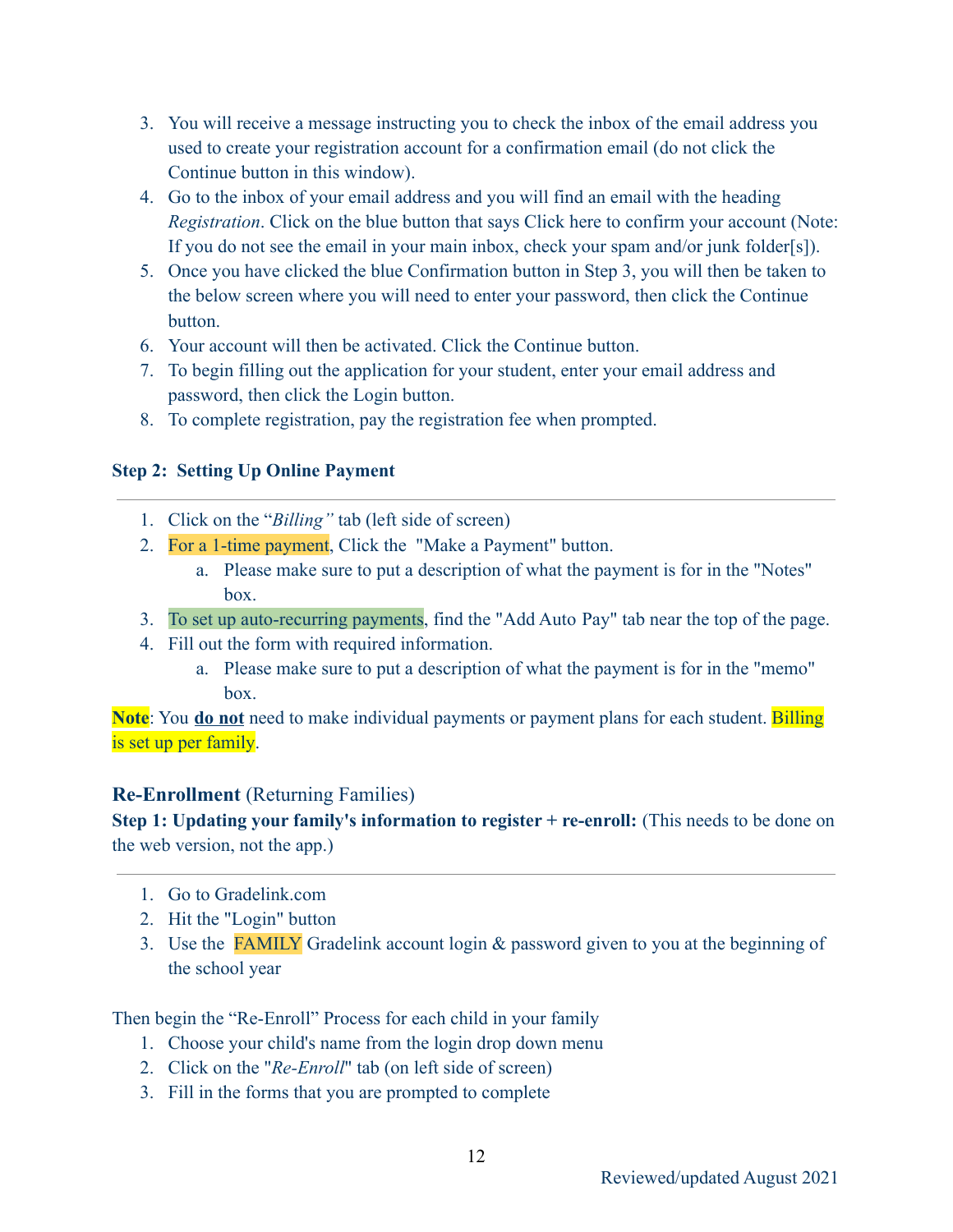4. When prompted to pay enrollment fee, pay this fee to complete your registration for the coming year.

# **Step 2: Setting Up Online Payment**

- 5. Click on the "*Billing"* tab (left side of screen)
- 6. For a 1-time payment, Click the "Make a Payment" button.
	- a. Please make sure to put a description of what the payment is for in the "Notes" box.
- 7. To set up auto-recurring payments, find the "Add Auto Pay" tab near the top of the page.
- 8. Fill out the form with required information.
	- a. Please make sure to put a description of what the payment is for in the "memo" box.

**Note**: You **do not** need to make individual payments or payment plans for each student. Billing is set up per family.



# **Policies & Expectations for a Healthy School Culture**

(listed in alphabetical order)

# **Attendance Policy**

# **The Importance of Consistent Attendance at School**

We are dedicated to promoting the use of technology as a tool for assisting staff and students in all educational applications and in learning how to utilize their full potential and to prepare them to function successfully in a complex world.

# **Responsibility**

New Testament Christian School believes it is the responsibility of the student and parents to create the habit of being punctual and in regular attendance. Regular and punctual attendance is generally essential for success as a student and certainly is a good rule for life-long living. Students should, therefore, be absent or tardy only when absolutely unavoidable. When an absence or tardy occurs, the student is responsible for any class work missed and must arrange with the teacher to make up assignments, tests, and quizzes.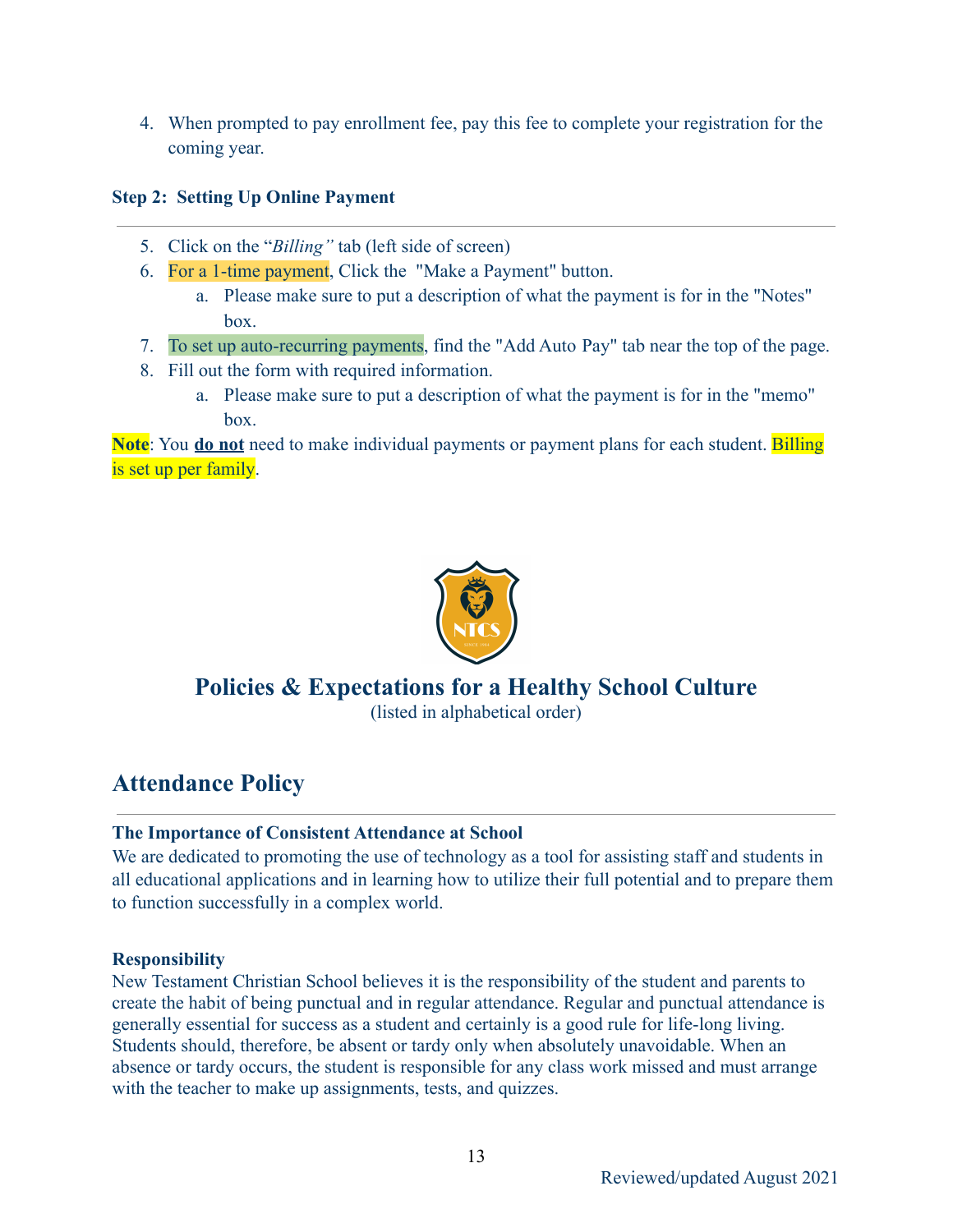#### **Attendance Procedures**

If a student is absent from class or arrives late to school, the student's parents or guardian must contact the school office **prior to 8:05 am on the day the absence/tardy occurs** or submit an email to verify the absence. (**Office phone: 320-762-4050. Email: [office@ntcschool.org](mailto:office@ntcschool.org)**). If a parent/guardian does not excuse the absence, the absence will be considered unexcused. Students who have unexcused absences will receive one (1) hour detention for every missed hour of school. Completion of all missed assignments is required.

#### **Considerations to make when planning absences**

**Family Vacations**: We ask parents to schedule family trips during Christmas, Easter, and summer vacations rather than during the school year. If your child must be absent due to a family trip, make-up work will have to be done upon returning to school. The school will not be responsible for lessons not completed or any of the work the student misses during that time.

**Medical Appointments**: Please schedule these for before school hours, after school hours, or on Saturday. If they must be made during school, please try to schedule them based on when the student has elective classes, rather than during core-content classes (math, science, social, English).

**Written Communication Expectations for Absences:** If your child has been sick; send an email to school (office@ntcschool.org). If the absence is foreseeable (such as a medical appointment), send email in advance. **The email should contain the following information**: child's name, date of absence, reason for absence, any special directions regarding the child's return, and a parent's signature.

#### **Classification of Absences**

A. **Excused Absence**: An excused absence indicates an acceptable absence from school with parental/guardian and school permission. A written/verbal excuse from a parent **does not automatically** excuse an absence. Full credit is given for all make-up work. It is the parent's obligation to assist the student with all make-up work. The amount of time allowed for make-up work is equal to the number of days of absence plus one unless other arrangements are made with the classroom teacher.

# **The following absences are considered excused**:

- 1. Illness (written doctor's note required after three (3) consecutive days)
- 2. Serious illness, death, or funeral of family member
- 3. Impassable roads, inclement weather, or late busses
- 4. Family emergencies
- 5. Medical, dental, or orthodontic treatment or mental health appointment (*When notification is given in advance*.)
- 6. Official school sponsored events; including for sports or band/orchestra through Alexandria Public Schools ((*When notification is given in advance*.)
- 7. Required court appearance
- 8. Excuses other than those listed above should be cleared with the Principal by a parent/guardian **before** the absence occurs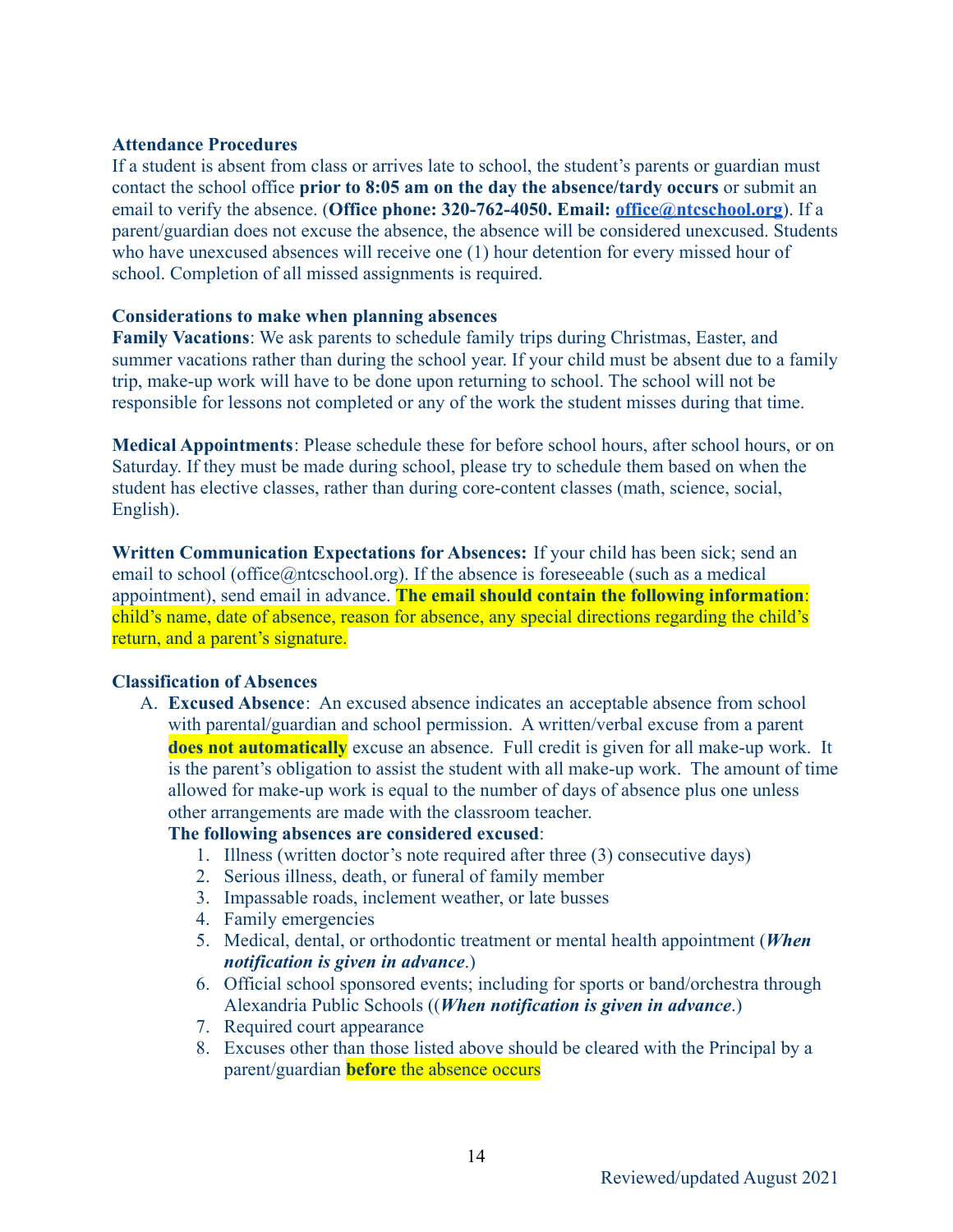- B. **Pre-Excused Absenc**e: Pre-excused absences are used for family trips, school activities or when a student will be absent 3 or more days from school.
- C. **Unexcused Absence**: An unexcused absence indicates that the student is absent from school with the consent of the parent/guardian, but for a reason that is not acceptable to the school as listed in "A" above. Make-up work is required and full credit will be given. The absences are counted in the three (3) maximum absence rules.
- D. **Truant Absence (unexcused)**: These absences are not school authorized or are absences not verified by a parent or guardian. **NO credit** for work missed. The absences are counted in the three (3) maximum absence rules.
- E. **Fraudulent Absences**: Students who forge notes or have someone other than a parent/guardian phone in an excuse will receive **NO credit** for work missed.
- F. **Suspension from School**: Make-up work is required and will receive up to one hundred percent (100%) credit with credit determination made by the Principal or his/her designee.
- G. **Tardiness**: Tardiness is arriving within **1 minute** after the start of school. Tardiness is classified as excused and unexcused. **The attendance program will convert three (3) "unexcused tardies" to one (1) unexcused absence.** Unexcused absence due to tardiness is counted in the three (3) maximum absence rules. Examples are as follows:
	- ❏ **Excused**: Illness, medical/dental appointments, family emergencies
	- ❏ **Unexcused:** Oversleeping, missing the bus, forgetfulness

Tardiness will be dealt with in the classroom unless the teacher deems it necessary to include the principal. Each teacher will advise students of penalties, unless he or she believes it should be dealt with by the principal.

**Three Maximum Absence/Excessive Tardy Rule**: A student will lose class credit when the unexcused absences in a particular block exceed three (3) for one (1) trimester.

Parent(s)/Guardian(s) will be notified when their son/daughter is truant from school. Students who reach their three (3) maximum unexcused absences in an individual class will be required to participate in a conference with the Principal and other support teachers or school board members. The Principal and board members may use discretion in determining whether, under any of the above circumstances, a course of action other than the minimum consequences specified above is warranted.

# **Bussing & Transportation Policy**

# **Transportation**

If your child rides on a school bus, some items for you to note are:

- 1. Parent-Drive Days: NTCS doesn't follow any non-weather related 2-hour late starts. On these mornings there is no bussing for NTCS students. Also if the district doesn't have school and we do, then parents are responsible for transporting their child(ren).
- 2. Cooperate with the bus drivers by teaching your child proper bus behavior. Students must obey the bus regulations. Violations of these regulations could result in termination of riding privileges for the violator.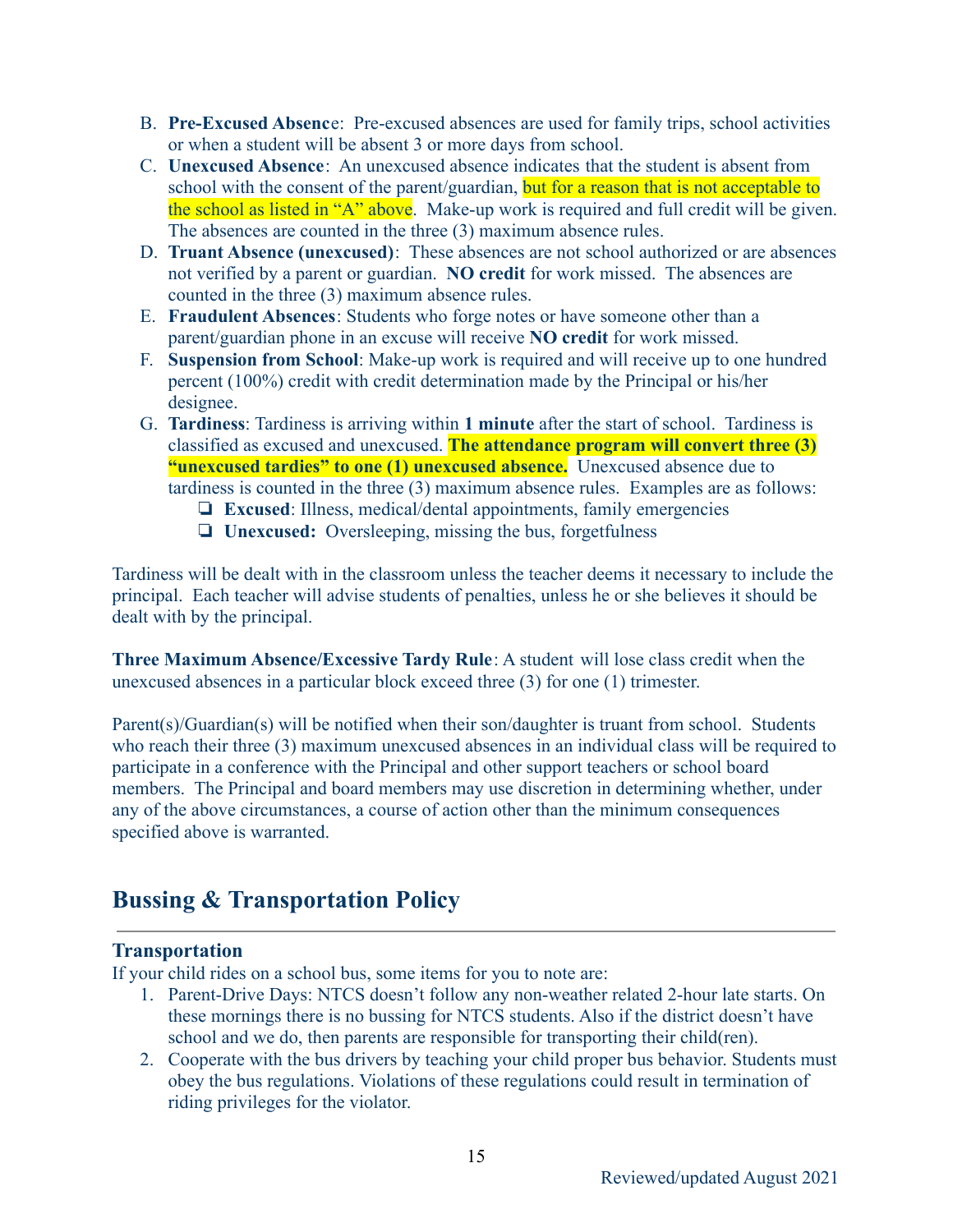- 3. If a problem develops on the bus, be sure to contact the school so that it can be worked out immediately before it gets out of hand.
- 4. It is important for you to let the transportation department know if your child is not riding the bus (320-762-2148, ext. 4978). It saves valuable time.
- 5. Please send an email (office@ntcschool.org) if your child needs to ride on a different NTCS bus or needs to get off at a different stop.
- 6. If there is a change to your normal pick-up routine, the parent should communicate the change to a school staff member using email, phone call to office or Remind App. We require this so that the staff know how the child is getting home.

# **Bus Rules**

- 1. As you wait for the bus, stay back from the road's edge. Stand quietly. Don't trespass on nearby property.
- 2. Stay back and wait for the bus to come to a complete stop. Then board the bus without delay, holding the handrail as you go up the steps. Take a seat quietly and stay seated until the bus comes to a complete stop when you are discharged.
- 3. Follow the instructions of your driver promptly and willingly.
- 4. Keep books and packages on your lap or place them on the floor under your seat. Never put anything in the aisle.
- 5. Remember, good conduct is the first rule of safety. There is nothing wrong with quiet conversation, but loud talking and any kind of active play is out.
- 6. Older riders should assume leadership roles by helping the young evacuate the bus in an emergency. They should be good examples at all times.
- 7. As in school, name calling and putting other students down will not be permitted.
- 8. Never put your head, elbows, arms or anything else out of the window.
- 9. Treat the bus with care and respect as you would furniture in your own home.
- 10. Help keep the bus clean! Do not leave anything on the seats or floor of the bus.
- 11. Get off the bus quickly and quietly without crowding, shoving or pushing.

# **School District Bus Discipline Policy**

The breaking of school district bus rules may result in the denial of transportation privilege upon notification of the parent/guardian. The District 206 Department of Transportation in conjunction with the principal will determine the appropriate disciplinary action.

All drivers will carry Bus Conduct Reports. If a problem occurs, a Bus Conduct Report will be written up on the student to be brought home to his/her parents the night of the incident. The bus driver will follow up with a phone call to the parents. Any further incidents will require implementation of the following procedures:

1<sup>st</sup> Referral: Students will not be permitted to ride the bus until the parents, principal, bus driver, transportation supervisor, and students have had a meeting resolving the problem.

**2 nd Referral:** Student will get a 10 school day suspension from riding any bus. A student/parent conference with the principal and transportation supervisor will be held to discuss if suspension is to be sustained.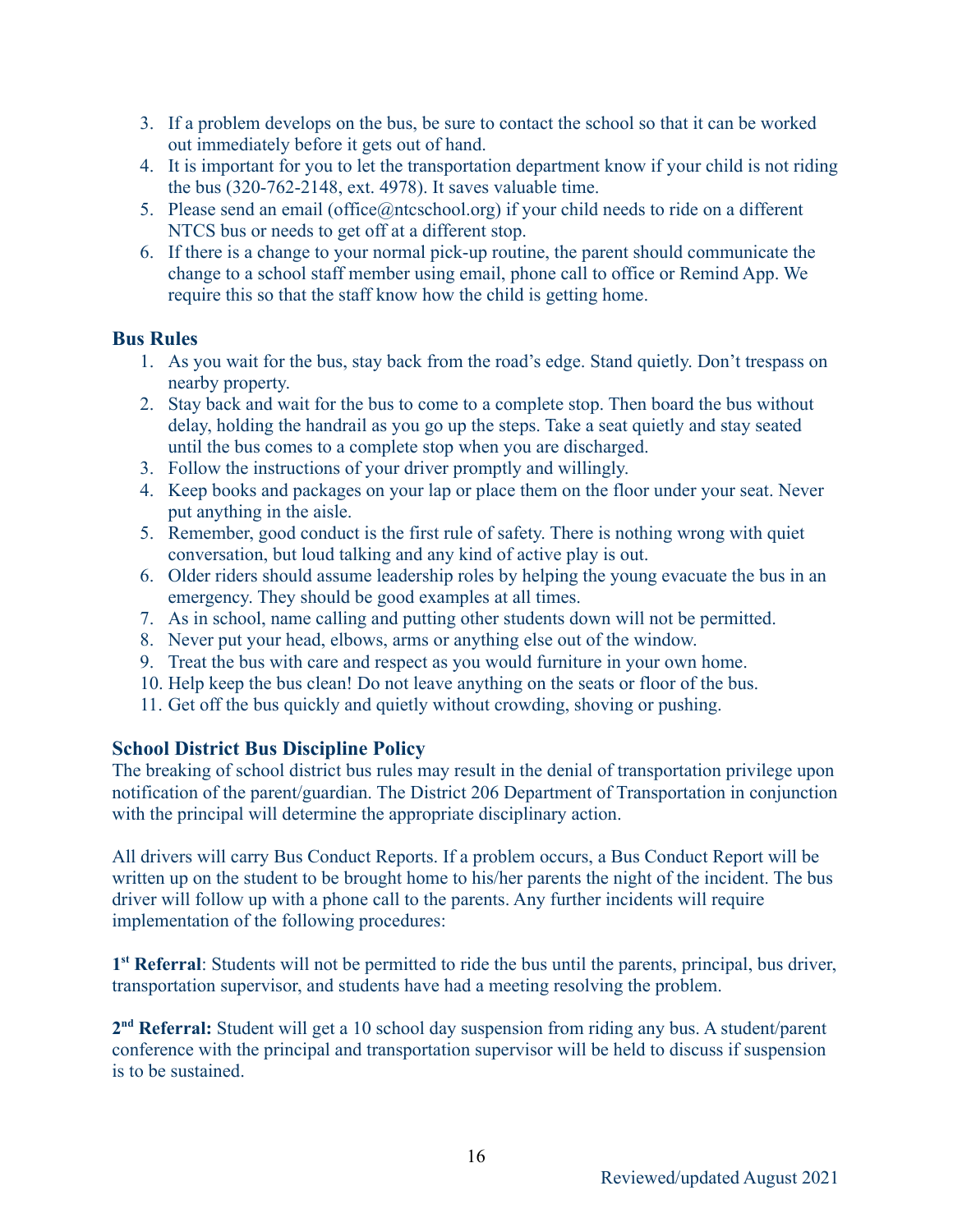3<sup>rd</sup> Referral: If reasons for the denial of bus privileges for the remainder of the school year are upheld following a meeting of student, parents, and administration, the denial will be sustained.

# **Correction & Honor Policy**

# **Biblical Discipline**

We believe that discipline and correction are a part of the maturing process. Additionally, areas of weakness and failures are not to be avoided or shamed, but approached as opportunities for growth. God does not expect or command us to be perfect, but rather to continually grow toward maturity through receiving correction, submitting to authority and choosing wise counsel.

We live in a fallen world that tempts us, causing us all to struggle with getting entangled in wrong thinking, selfish attitudes and making harmful decisions. If left to ourselves, we would be destructive. Thus, God has given us grace, through Christ, the power of the Holy Spirit, which enables us to forgive, and the community of believers, so that we may be spurred on toward love and good deeds, rather than left to our own devices.

God's method for our salvation and forgiveness was through the man of Jesus. God demonstrated that love and reconciliation are rooted in relationship and only possible through divine intervention. Thus, we believe that discipline and correction should be modeled after this example: sacrifice, love, relationship and redirection.

As stated in our Philosophy of Christian Education, we believe that nurturing the whole child is to see each as a being made of body, mind and soul. In discipline and correction, each of these parts of a child should be addressed, helping him or her to be able to turn toward a right relationship with God, self and others. To correct just behavior will not work, rather, a holistic approach toward redirecting thoughts and heart will serve the child best.

With this in mind, parents, teachers and pastoral staff are expected to use the following verses as a guide to discipline and correct students in ways the lead them toward reconciliation and maturity:

- ❏ Do not conform to the pattern of this world, but be transformed by the renewing of your mind (Romans 12:2a).
- ❏ Do not let any unwholesome talk come out of your mouths, but only what is helpful for building others up according to their needs, that it may benefit those who listen (Ephesians 4:29).
- ❏ We demolish arguments and every pretension that sets itself up against the knowledge of God, and we take captive every thought to make it obedient to Christ (2 Corinthians 10:5).
- ❏ Submit yourselves, for the Lord's sake, to every authority instituted among men . . . show proper respect for everyone (1 Peter 2:13-15).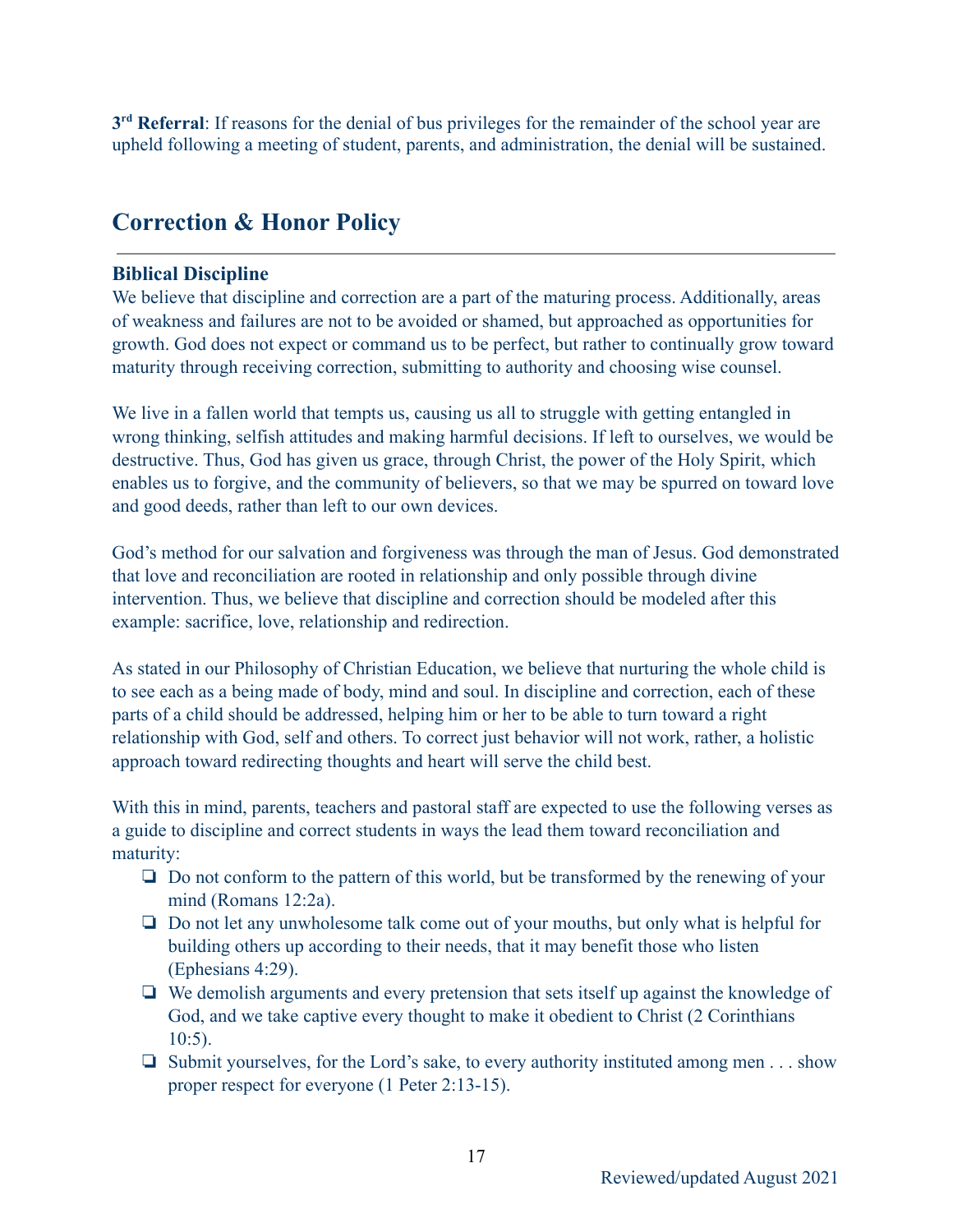- ❏ Obey your leaders [teachers] and submit to their authority. They keep watch over you as men [women] who must give account. Obey them so that their work will be a joy, not a burden, for that would be of no advantage to you (Hebrews 12:17).
- ❏ No discipline seems pleasant at the time, but painful. Later on, however, it produces a harvest of righteousness and peace for those who have been trained by it (Hebrews 12:11).
- ❏ Listen to advice and accept correction, and in the end you will be wise (Proverbs 19:20).
- ❏ Gracious words are a honeycomb, sweet to the soul and healing to the bones (Proverbs 16:24).

Teachers will aim to connect and redirect, using conversation, Bible verses and prayer to help the student work through his or her actions, thoughts, behaviors and motives. This does not mean there will not be consequences, but that relational connection and spiritual guidance will be given first, followed by any necessary consequences. Many methods of consequences will be used, including detention, special assignments or loss of privileges. If your child is kept after school for disciplinary reasons, you will be given a day's notice to arrange transportation.

An uncooperative or rebellious attitude will often display itself in disrespect, disobedience, an inability to [receive correction,](https://www.desiringgod.org/articles/how-to-humbly-give-and-receive-correction) gossiping, complaining, apathy toward completing homework, etc. This type of attitude is destructive to learning and relationships. Any student or parent who shows no attempts toward changing such an attitude will be asked to meet with the school leadership and pastoral staff to determine if continuing a relationship with the school is possible. (Please, see "Dealing with Conflict with Honor" for more on relating to school staff and leadership in biblical ways.)

For minor behaviors or attitudes that disrupt learning or harm relationship with others, the following course of action will be taken:

- 1. **First offense**: Teacher will attempt to discreetly redirect the student during class, and then have a private conversation with the student following the class.
- 2. **Second offense**: Same as above, with the addition of the teacher notifying both the principal and the parents of the behavior or attitude.
- 3. **Third offense:** Same as above, with the addition of the parent being called in to meet with the teacher, principal and student. The objective of the meeting would be for the parent, student and staff members to work together to set up a specific action plan that would help guide the student toward maturity and hold him or her accountable.

If a serious discipline problem occurs, the following course of action will be taken:

- 1. **First offense**: a call to the parents is made, followed by a letter warning of the consequences of any further problems. In addition, special privileges may be revoked at the teacher's discretion. Members of the school board are informed of the situation.
- 2. **Second offense**: The same process as in the first offense, with the addition of the student serving a three day, out-of-school suspension and will be given zeros for his/her work on those days.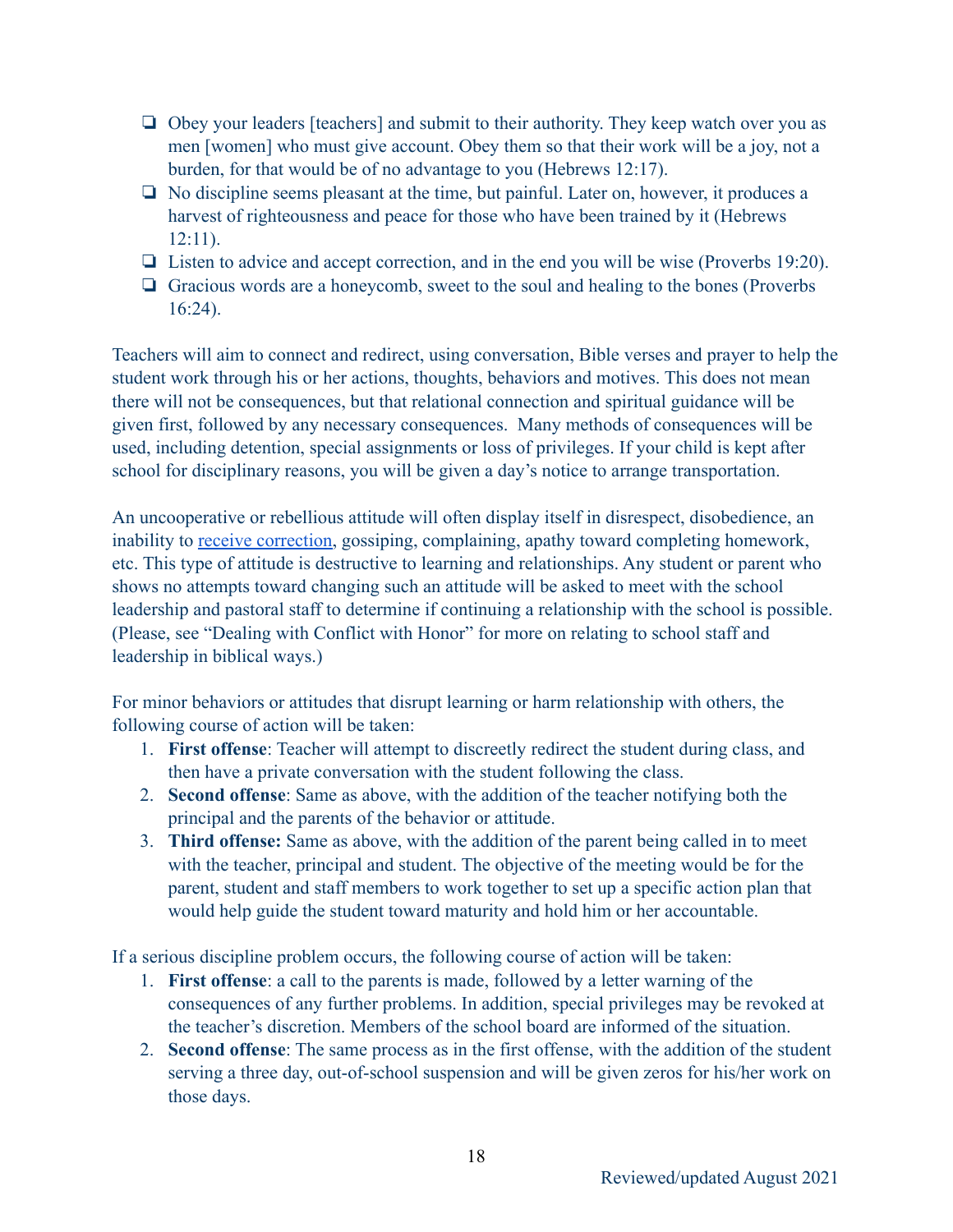3. **Third offense**: subjects the student to expulsion.

# **Dealing with Conflict with Honor**

In any community, conflicts are bound to happen. Maintaining a healthy and thriving culture in our school is not to avoid or never have conflict, but to handle conflict in biblical ways. This includes direct communication, the help of the Holy Spirit, and mutual respect. The entire Bible is our guide, but these four verses encapsulate the two important principles to consider when conflicts arise:

- ❏ If it is possible, as far as it depends on you, live at peace with everyone. Do not take revenge, my dear friends, but leave room for God's wrath, for it is written: "It is mine to avenge; I will repay," says the Lord (Romans 12:18-19).
- ❏ Make allowance for each other's faults, and forgive anyone who offends you. Remember, the Lord forgave you, so you must forgive others (Colossians 3:13).
- ❏ If your brother sins against you go and show him his faults, just between the two of you. If he listens to you, you have won your brother over; but if he will not listen, take one or two others along, so that every matter may be established by the testimony of two or three witnesses. If he refuses to listen to them, tell it to the church; and if he refuses to listen to even the church, treat him as you would a pagan or a tax collector (Matthew 18:15-17).
- ❏ Brothers, if anyone is caught in any transgression, you who are spiritual should restore him in a spirit of gentleness (Galatians 6:1a).

In light of these verses, we believe dealing with conflict with honor looks likes like this:

- 1. The complaint should be settled at the lowest level of the relationship possible. If a parent or student has a complaint about a teacher, the parent or student should go directly to the teacher, not to the administrator or school board member(s), nor another parent, nor another staff member. If a parent has a complaint against the administrator, the parent should go to the administrator, not the school board nor another staff member nor another parent. If a staff member has a complaint against another staff member, he or she should go to that staff member.
- 2. If the complaint cannot be resolved at the lowest level, the person with the complaint should go to the next higher authority. For instance, if a parent has a grievance against a teacher and cannot settle it with the teacher, the parent should then go to the administrator and ask for him or her to set-up and accompany a meeting with the teacher. If the parent still does not receive satisfaction, he or she should go to the school board with his or her grievances, with a heart of honor and out of a desire for resolve and reconciliation. In all of these situations, to remain biblical and honoring, the persons among whom the conflict exists should be present at all meetings.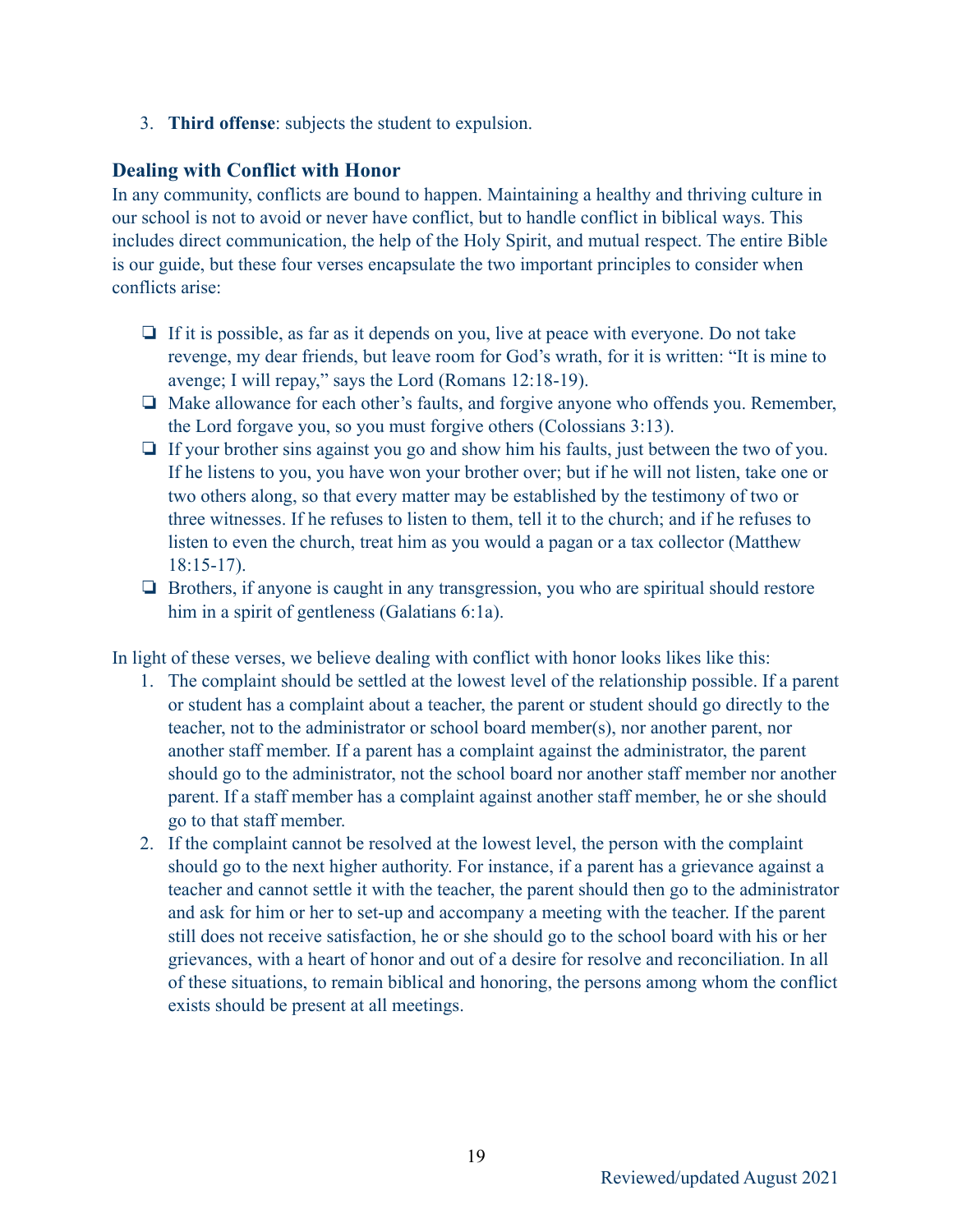# **Drug & Alcohol Use Policy**

New Testament Christian School prohibits the use, possession, and/or distribution of tobacco, alcoholic beverages, non-prescription drugs, narcotics, and controlled substances, as well as sharing prescription drugs with other students. Any student choosing to remain in the company of another person who is clearly involved in illegal drugs may also be considered to be in violation of this policy.

The school retains the right to search the person and property of any student. The school retains the right to search any vehicle used by students. The policy is in effect 7 days a week during the student's enrollment at NTCS.

New Testament Christian School reserves the right to ask any student to comply with a witnessed alcohol test or urine screen at any time if the school administration decides that there is a reasonable cause to do so.

#### **The school drug/alcohol policy specifically prohibits:**

- ❏ The possession, use, consumption or sales of drugs and/or alcohol at or away from school.
- ❏ Any student coming onto the school property or attending school activities under the influence of controlled substances and/or alcohol.
- ❏ Any student having substances, residue or paraphernalia in their vehicle, on their person, or in their belongings while at school.
- ❏ Any student who is cited and/or charged with a drug/alcohol offense during the school year.

#### **First Violation**

- 1. An immediate suspension from school for a period up to three days and possibly a long-term suspension from school following a Discipline Hearing with the School Board.
- 2. Future random testing of the student for drugs/alcohol as defined by the school administration.
- 3. Depending on the severity of the violation, complete an independent professional assessment (at no cost to the school) by a mutually agreed upon treatment center or Christian individual trained in substance abuse counseling. And comply with all recommendations given based on the resulting assessment.
- 4. In order to return to school, a written letter of repentance must be submitted to the School Board from the student.
- 5. Written disciplinary referral and warning will go in the student's permanent file.

#### **Second Violation**

All consequences and actions called for from the first violation, in addition to dismissal from New Testament Christian School at the discretion of the school board, depending on the severity of the viotion.

#### **All options are reviewable and coordinated at the discretion of the School Board.**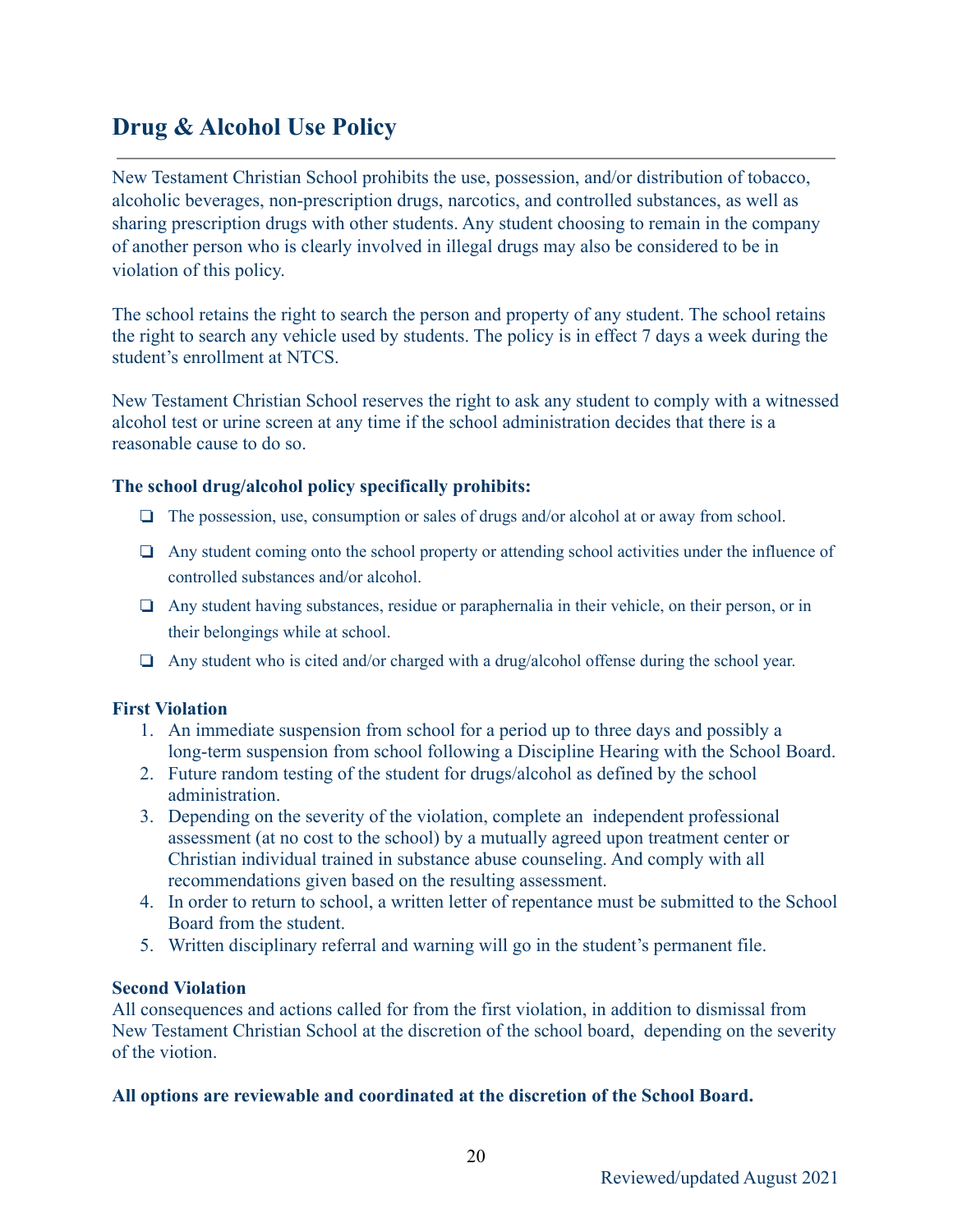# **Harassment, Bullying & Violence, Policy Prohibiting**

When asked by a lawyer, "Teacher which is the greatest commandment in the Law?" Jesus said, "You shall love the Lord your God with all your heart, and with all your soul and with all your mind. This is the greatest and foremost commandment. The second is like it; you shall love your neighbor as yourself. On these commandments depend the whole law and the prophets." Matthew 22:36-40 (NASB)

It is the policy of New Testament Christian School to maintain a learning and working environment that upholds these commandments. Therefore, NTCS prohibits any form of discrimination, sexual harassment, or violence. It shall be a violation of this policy for any pupil, teacher, administrator or other school personnel of NTCS through conduct or communication to inflict or threaten violence of any kind.This includes sexual and racial violence or harassment upon any pupil, teacher, administrator or other school personnel. The school will act to investigate all complaints, and take appropriate action against any pupil, teacher, administrator or other school personnel who is found to have violated this policy.

Appropriate action may include notification of parent, notification of authorities, suspension and/or expulsion.

# **Definitions:**

# **Sexual Harassment**

Sexual harassment consists of unwelcome sexual advances, requests for sexual favors, sexually motivated physical contact or other verbal or physical conduct or communication of a sexual nature. Sexual harassment may include but is not limited to:

- 1. Unwelcome verbal harassment or abuse.
- 2. Unwelcome pressure for sexual activity.
- 3. Unwelcome, sexually motivated or inappropriate patting, pinching, or physical contact, other than necessary restraint of pupil(s) by teachers, administrators, or other school personnel to avoid physical harm to persons or property.
- 4. Unwelcome sexual behavior or words, including demands for sexual favors, accompanied by implied or overt threats or overt promises of preferential treatment concerning an individual's employment or educational status.
- 5. Unwelcome behavior or words directed at an individual because of gender.
- 6. Sexual coercion through online activity and platforms including but not limited to inappropriate request for nude pictures or video chats where there's exposure.

# **Racial Harassment**

Racial harassment consists of physical or verbal conduct relating to an individual's race when the conduct:

1. Has the purpose or effect of creating an intimidating, hostile or offensive working or academic environment.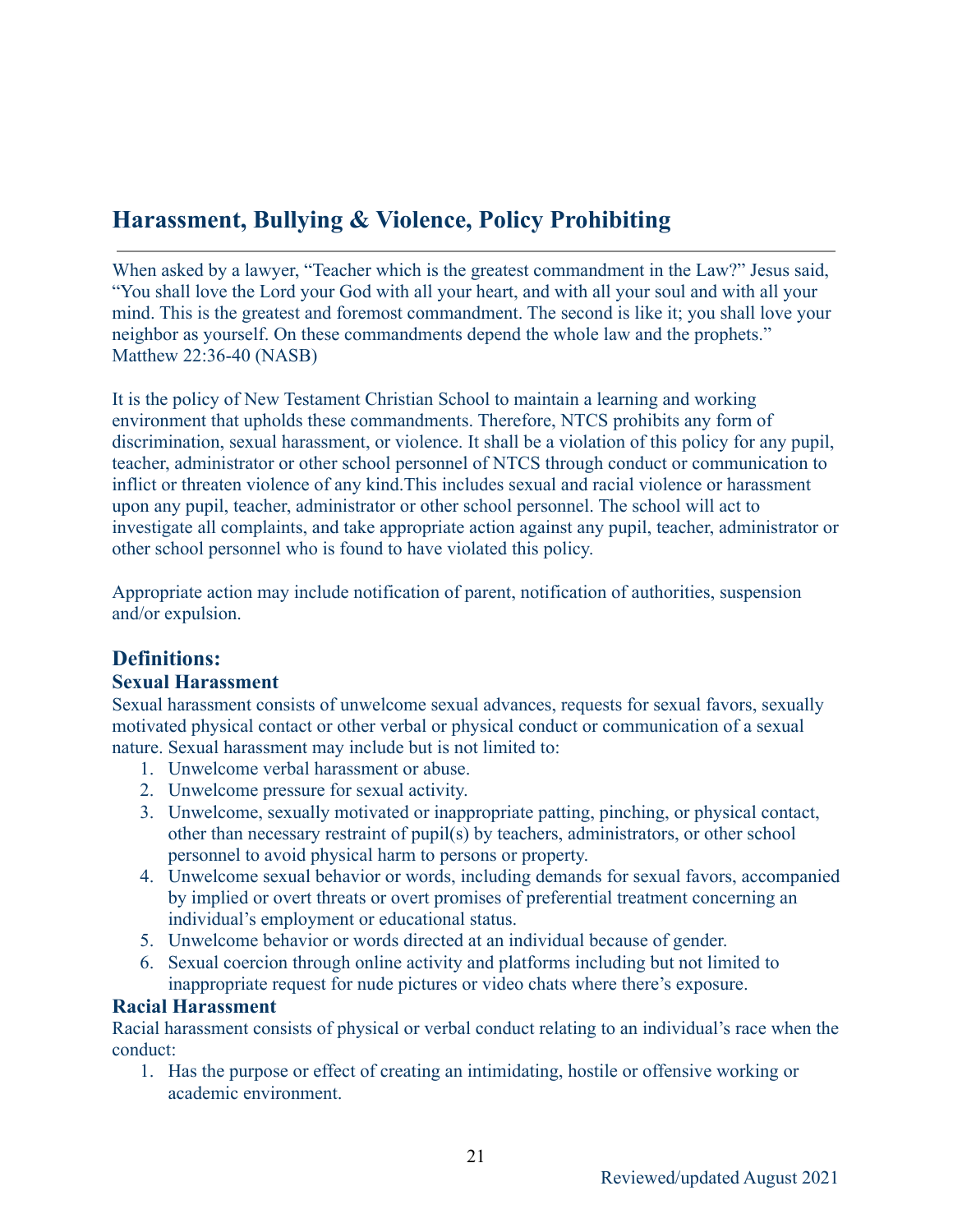- 2. Has the purpose or effect of substantially or unreasonably interfering with an individual's work or academic performance.
- 3. Otherwise adversely affects an individual's employment or academic opportunities.
- 4. Happens in person or by means of slander or cyberbullying.

# **Sexual Violence**

Sexual violence is a physical act of aggression or force, or the threat thereof, which involves the touching of another's intimate parts. Intimate parts, as defined in Minnesota Statutes Section 609.341, include the genital area, groin, inner thigh, buttocks or breast, as well as the clothing covering these areas. Sexual violence may include, but is not limited to:

- 1. Touching, patting, grabbing or pinching another person's intimate parts, whether that person is of the same gender or the opposite gender.
- 2. Coercing, forcing or attempting to coerce or force the touching of anyone's intimate parts.
- 3. Coercing, forcing or attempting to coerce or force the sexual intercourse or a sexual act on another.
- 4. Threatening to force or coerce sexual acts, including the touching of intimate parts or intercourse on another.
- 5. Sexual coercion through online activity and platforms including but not limited to threats to harm for non-compliance of request.

# **Racial Violence**

Racial violence is a physical act of aggression or assault upon another because of, or in a manner reasonably related to, race.

# **Assault**

Assault is:

- 1. An act done with intent to cause fear in another of immediate bodily harm or death.
- 2. The intentional infliction of or attempt to inflict bodily harm upon another.
- 3. The threat to do bodily harm to another with present ability to carry out the threat.

# **Bullying**

"Bullying occurs when a person or group is intimidated, frightened, excluded or hurt by a pattern of behaviors directed at them by others. (Greg Griffiths, "Bullying in Schools –the hidden curriculum" (2003))

# **Examples of bullying include but are not limited to:**

- ❏ physical aggression-including hitting, punching, kicking
- ❏ teasing or verbal abuse-including putdowns , insults or name calling
- $\Box$  intentional exclusion from activities or friendship groups
- $\Box$  the setting up of humiliating experiences
- ❏ damaging a person's property/possessions or taking them without permission
- ❏ threatening gestures, actions or words
- ❏ written/verbal/electronic messages that contain threats, putdowns, gossip or slandering *-from Columbia County Christian School Bullying Policy*
- ❏ Cyber bullying which means bullying using technology or other electronic communication, including but not limited to, a transfer of a sign, signal, writing, image, sound or data, including a post on a social network, internet website or forum, transmitted through a computer, cell phone or other electronic device. (Also see Technology & Usage Policy)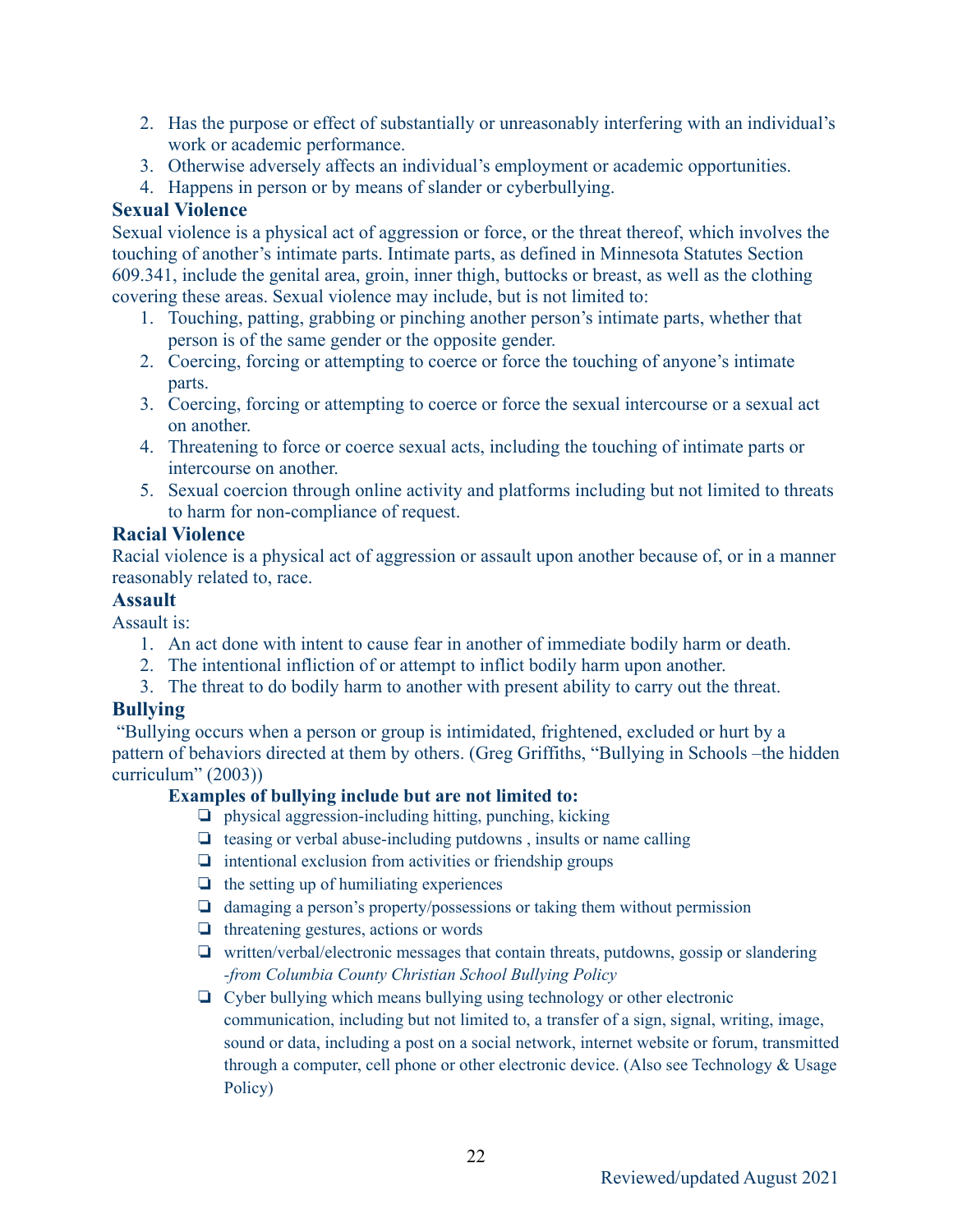The act of bullying causes distress to another student or students and impedes the process of their education and performance as a student or students. Bullying violates the New Testament Christian School's policy of creating a learning environment that is safe and nurturing and that upholds the commandments to love God and to love one another. Therefore, bullying will not be tolerated at New Testament Christian School or at school related functions.

#### **Procedures**

Any person who believes they have been bullied or has witnessed an act of bullying shall report the alleged act(s) to a teacher or administrator of New Testament Christian School.

Upon receipt of a report of bullying, teachers or administrators of New Testament Christian School shall investigate the report, taking steps to protect those reporting the incident while the facts of the situation are established.

- ❏ All parties, victims and alleged bullies and bystanders, will be questioned to ascertain the facts.
- ❏ All incidences are to be documented and written reports will be kept on the behavior.
- ❏ All staff will be informed about and have access to the information recorded on all incidents so that they may be aware of any issues between students.
- ❏ Investigations into bullying allegations must be undertaken in a timely manner and should be carried out in such a way as to minimize the risk of escalation.
- $\Box$  Parents of the victim(s) and bully(s) will be informed throughout the process and may be invited to be present in discussions.
- ❏ Bullying incidents will be followed up and students monitored to ensure the incident is resolved satisfactorily.
- ❏ Consequences for bullying may range from positive behavioral interventions up to and including suspension and or expulsion from New Testament Christian School.

# **Health-Safety, Medicine & Sickness Policy**

#### **Becoming Ill at School**

We do not have adequate facilities or qualified staff to care for sick children at school. If your child becomes ill during school, we will call you and request that you come and get your child.

#### **Becoming Ill at Home & Precautions**

Do not send your child to school if they have had a fever, diarrhea or vomiting within the last 24 hours. **A child must be free of these symptoms (without medicine) for a full school day before returning to school.** When you know your child will be absent for illness, notify the school staff by calling the school office or sending an email (office $(\partial n t \cdot \text{stochool} \cdot \text{org})$ ).

1. Prior to leaving home, parents will need to assess their child's health based on the [NTCS](https://docs.google.com/document/d/1XxqGO9c8Y56DRK0CmrzF6JUe9h7KgdBxkMM1s3gT-cc/edit?usp=sharing) [health-screening checklist.](https://docs.google.com/document/d/1XxqGO9c8Y56DRK0CmrzF6JUe9h7KgdBxkMM1s3gT-cc/edit?usp=sharing) This is a self-assessment that is done between parent and child.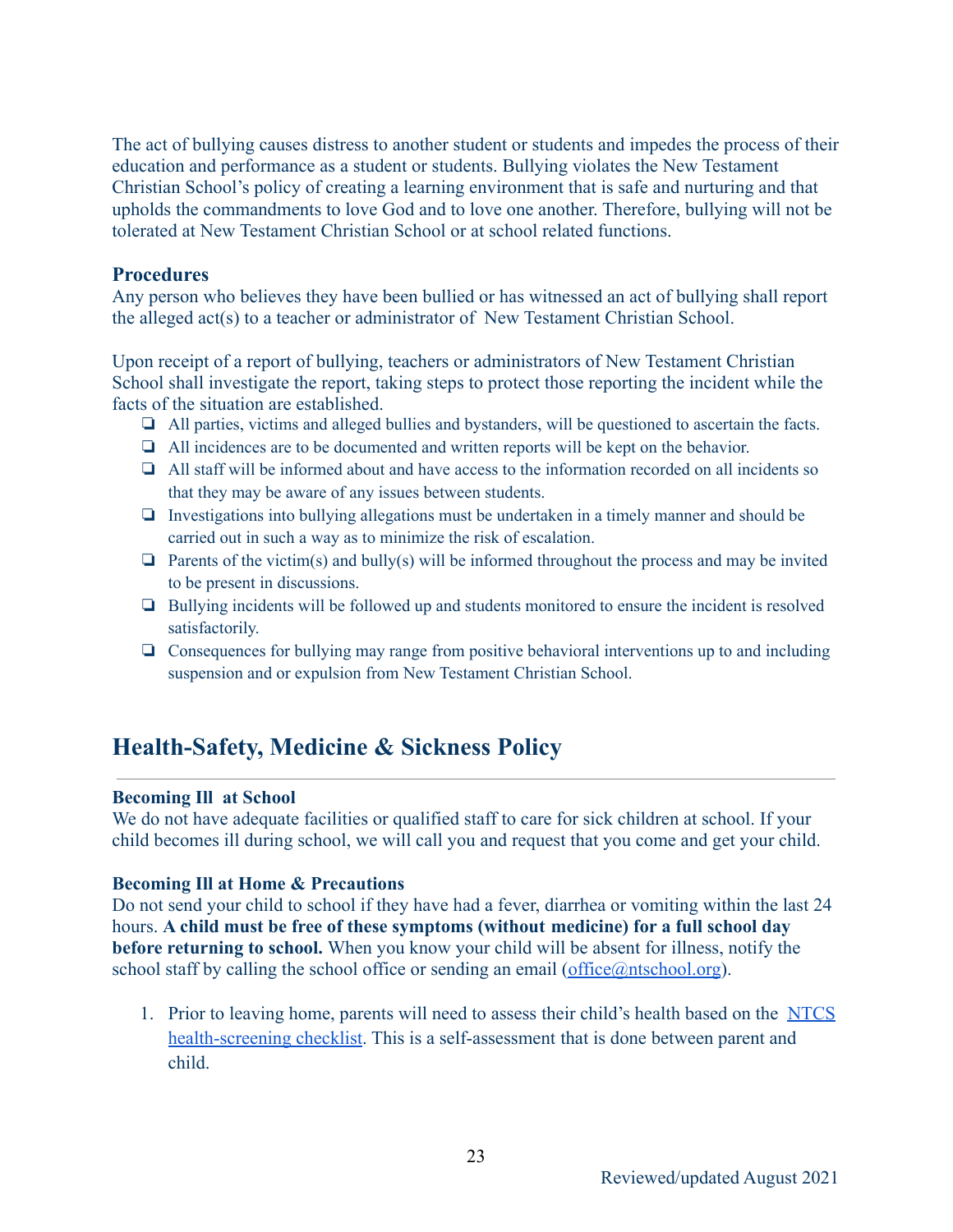- a. Please note, as stated on the health screening form: If your child has not been fever free for **at least 1 full school day** (without medication), he or she should not come to school.
- 2. If a child becomes ill, the parent (elementary) or student (middle and high school) should notify the teacher(s) immediately via email so that learning materials can be collected to be picked up or emailed home.

#### **Reporting & Preparedness**

1. It is the responsibility of the parent to report to the school if their child tested positive to COVID-19. The staff will work with the parents and health officials to determine next steps for the family and the students and staff.

#### **Medicine**

By state law, we cannot administer prescription medication at school without an authorization signed by both parent and physician. If you want your child to take any over-the-counter medication during the school day, you must send a note with your child along with the medication. Tylenol and Ibuprofen are over-the-counter medications.

# **Non-Discriminatory Policy**

New Testament Christian School does not discriminate. The New Testament Christian School admits students of any race, color, national and ethnic origin to all the rights, privileges, programs, and activities generally accorded or made available to students at the school. It does not discriminate on the basis of race, color, national and ethnic origin in administration of its educational policies, admissions policies, scholarship and loan programs, and athletic and other school-administered programs.

# **Technology, Chromebook & Internet Use Policy**

#### **EDUCATIONAL TECHNOLOGY GOAL**

We are dedicated to promoting the use of technology as a tool for assisting staff and students in all educational applications and in learning how to utilize their full potential and to prepare them to function successfully in a complex world.

#### **CHROMEBOOK CHECK-OUT**

Chromebooks will be assigned to all students in grades 6-12 during the first or second week of school. Before receiving a Chromebook, parents and students must sign and return the Chromebook Policy & Usage Agreement. Students in grades 6-8 will mostly use their chrome book at school unless there is an extended school closure or projects assigned that require at home access to a Chromebook.

#### **CHROMEBOOK CHECK-IN**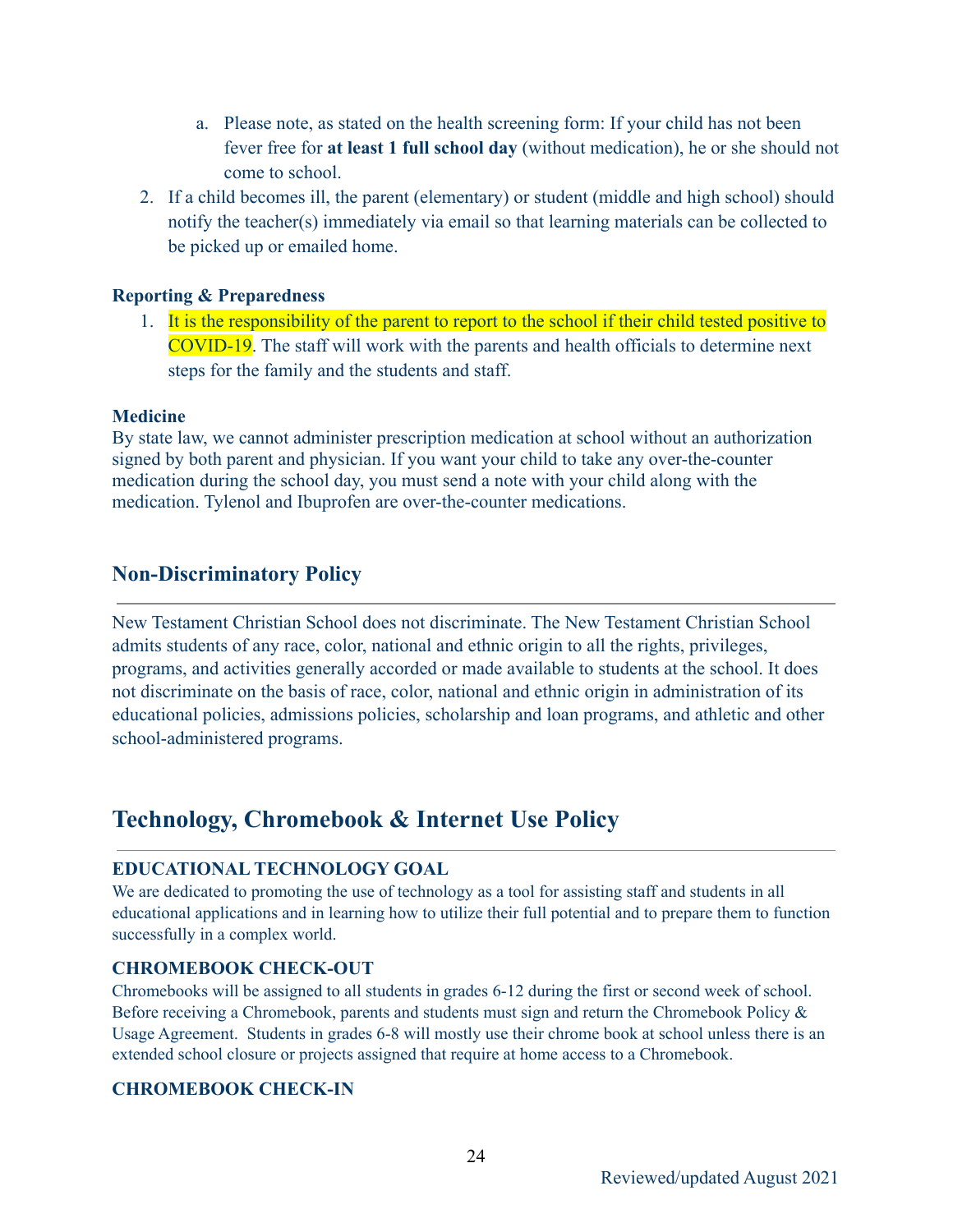Chromebooks and all the issued peripherals (cords) will be returned the last week of school year to be examined for serviceability. If a student transfers out of New Testament Christian School during the school year their Chromebook will be returned at that time. Failure to turn these in will result in the student being charged the full replacement cost (\$300).

# **CARE FOR YOUR CHROMEBOOK**

Students are responsible for the general care of the Chromebook they have been issued. Furthermore, the student will be responsible for any damages to their device as outlined in the Chromebook Usage Agreement. Chromebooks that are broken or fail to work properly will be taken to the Classroom teacher or the Principal.

#### **CARE TIPS FOR CHROMEBOOK USAGE INCLUDE THE FOLLOWING:**

#### **1. General Precautions**

- a. The Chromebook is school property and all users will follow the Acceptable Use Policy for Electronics.
- b. Only use a clean soft cloth to clean the screen. Do not use cleansers of any type.
- c. Cords and cables must be inserted carefully into the Chromebook to prevent damage.
- d. Chromebooks must remain free of any writing, drawing, stickers, or labels that are not the property of New Testament School.
- e. Chromebooks will never be left in an unsupervised area.
- f. Students are responsible for keeping their Chromebook battery charged for school use. This means that the battery should be charged at home prior to coming to school.

#### **2. Carrying Chromebooks**

- a. Some Chromebooks come in a durable protective shell with a carrying handle.
- b. When transporting these Chromebook, do not place it in a tightly fitted backpack that puts pressure on the device.

#### **3. Screen Care**

- a. The Chromebook screens can be damaged if subjected to rough treatment. The screen is particularly sensitive to damage from excessive pressure on the screen. Do not lean on or place in a tightly fitted backpack.
- b. Clean the screen with a soft microfiber or anti-static cloth. Use of harsh chemicals WILL damage the screen.
- c. Do not "bump" the Chromebook against lockers, walls, or desktops.

# **USING YOUR CHROMEBOOK**

The Chromebooks are intended for school use.

#### **1. Logging into a Chromebook**

- a. Students will log into their Chromebooks using their school-issued Google Apps for Education account (*This is the student's assigned @ntcschool.org email address.*)
- b. Students should never share their account passwords with others. In the event of a compromised account New Testament Christian School reserves the right to disable your account.

#### **2. No Expectation of Privacy**

a. Students should have no expectation of confidentiality or privacy with respect to any usage of a Chromebook, regardless of whether that use is for school-related or personal purposes, other than as specifically provided by law. New Testament Christian School may, without prior notice or consent, log, supervise, access, monitor, and record student use.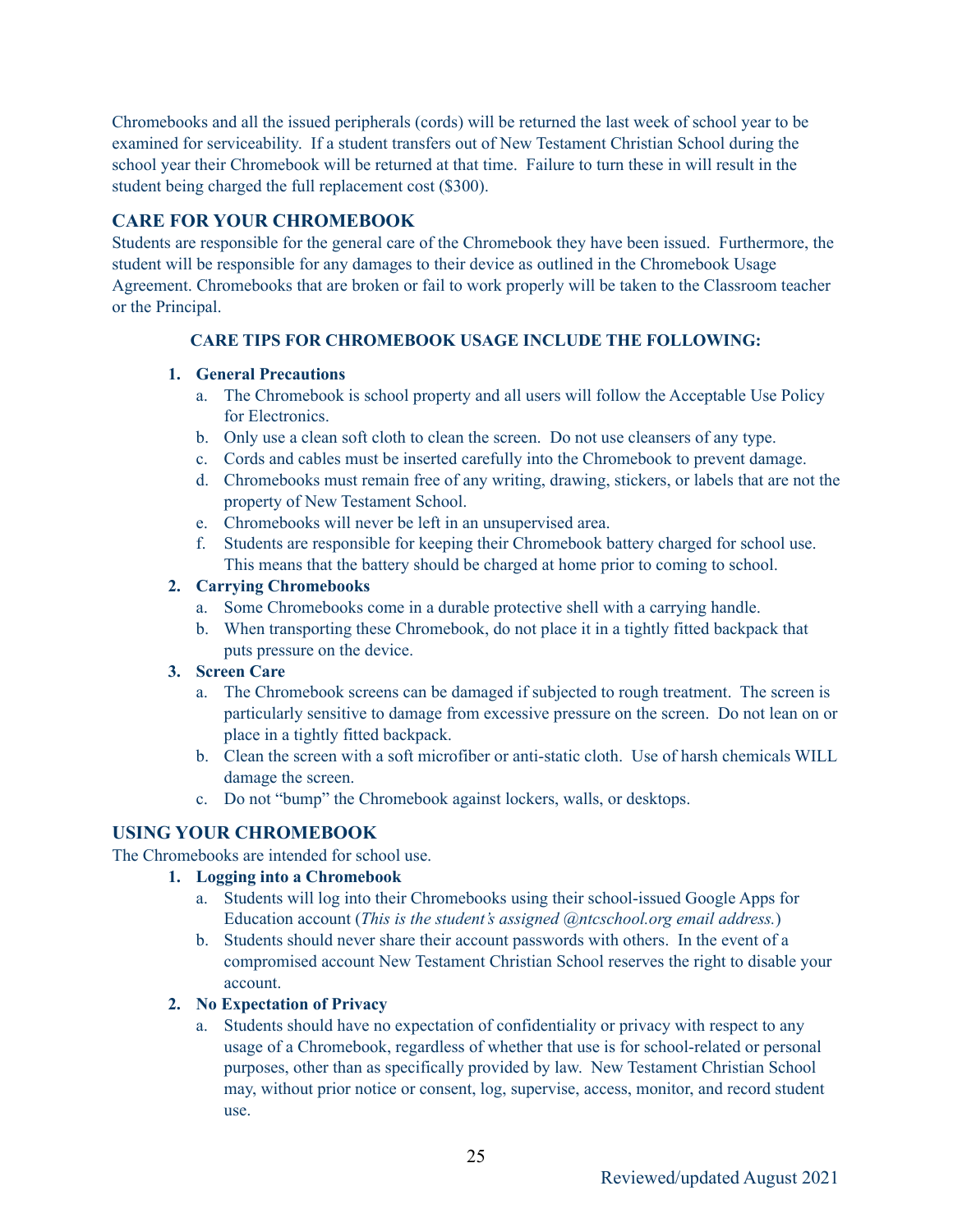#### **3. Screensavers**

- a. Students will only be allowed to change their screensaver when directed by their teacher.
- b. Disciplinary action will be taken for any pictures, symbols, or messages deemed inappropriate and/or in conflict with our Christian values.

#### **4. Sound, Music, Games or Programs**

- a. Sound must be muted at all times unless permission is obtained from the teacher.
- b. Music is allowed at the discretion of the teacher.
- c. Games are not to be played on the Chromebooks during school unless permission is obtained from the teacher.
- d. Data storage on Chromebooks is done on Google Docs.
- e. Only school related email accounts will be allowed.

#### **5. Printing**

a. This is not yet set up. When set up, printing will be tracked per student. If printing becomes abused or used inappropriately, the student will not be allowed to print at school for a period of time.

#### *WHEN CHROMEBOOKS ARE TAKEN HOME, STUDENTS WILL BE GIVEN THE ADDED RESPONSIBILITIES:*

#### **6. Keeping Chromebook Battery Charged**

- a. If students fail to recharge their device at home, work cannot get done at school.
- b. Repeated violations of this policy may result in the student having detention.

#### **7. Remembering to Bring Chromebook Back to School**

- a. If students leave their device at home, work cannot get done at school.
- b. Repeated violations of this policy may result in the student having detention.

#### **8. Using Your Chromebook Outside of School**

- a. Students are encouraged to use their Chromebooks at home and other locations outside of school for school use only.
- b. A Wi-Fi Internet connection will be necessary for the majority of Chromebook use; however, some applications can be used while not connected to the internet. Students are bound by the New Testament Christian School Acceptable Use of Technology Policy, and all other guidelines in this document wherever they use their Chromebooks.

#### **OPERATING SYSTEM AND SECURITY**

# S**tudents may not use or install any operating system on their Chromebook other than the current version of Chrome OS that is supported and managed by New Testament Christian School**

#### **1. Monitoring Software**

a. Teachers, the Technology Committee, and/or the principal will use monitoring software that allows them to view the screens and activity on student Chromebooks.

#### **2. Updates**

a. The Chromebook operating system, Chrome OS, updates itself automatically. Students do not need to manually update their Chromebooks.

#### **3. Virus Protection**

- a. Chromebooks use the principle of "defense in depth" to provide multiple layers of protection against viruses and malware, including data encryption and verified boot.
- b. There is no need for additional virus protection.

#### **4. Content Filter**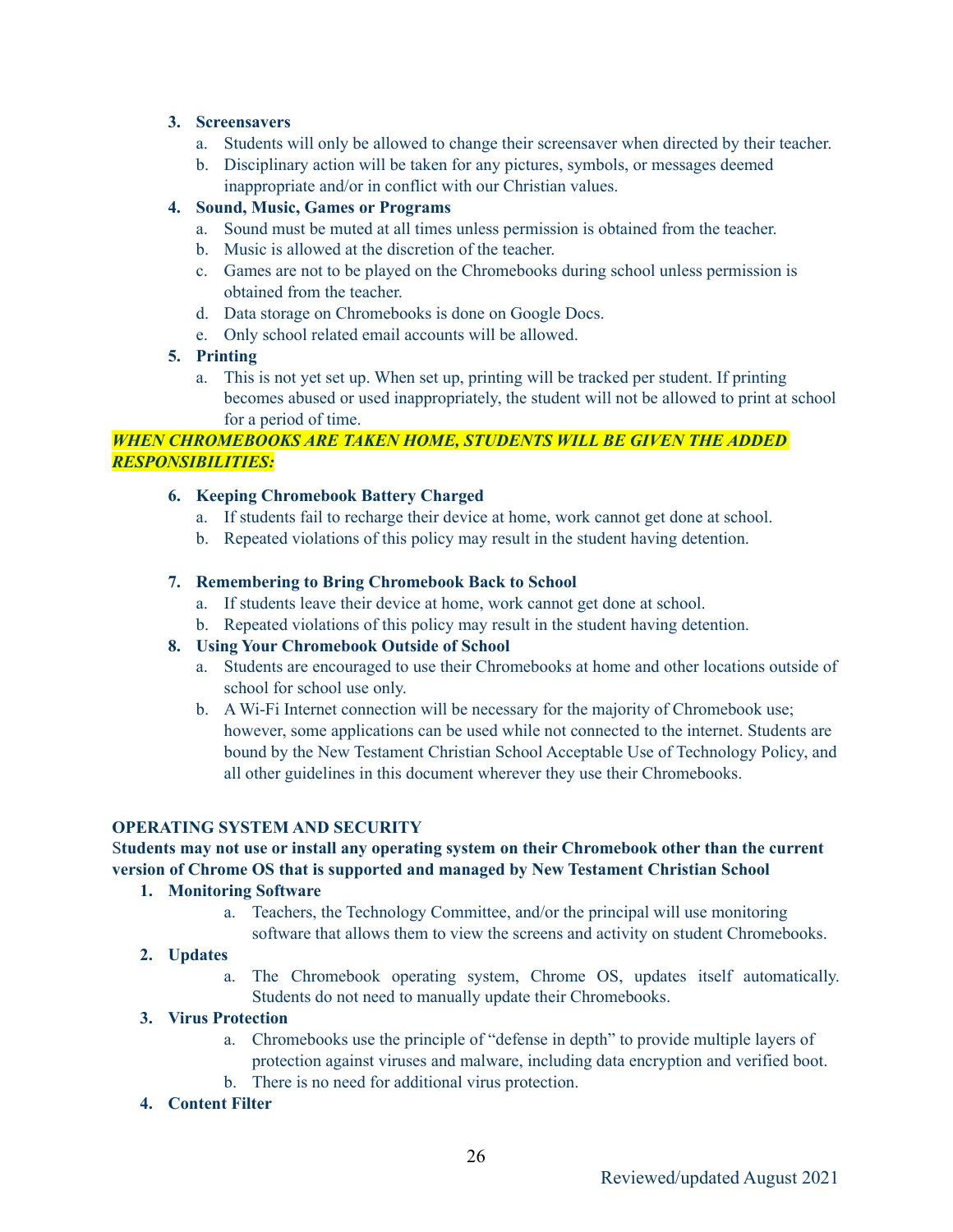a. New Testament Christian School utilizes an Internet content filter that is in compliance with the federally mandated Children's Internet Protection Act (CIPA). While at school, all Chromebooks, will have all Internet activity protected and monitored by the school. While at home, all Chromebooks will enforce Google's Safe Search features as well as filtering for illegal and obscene content. It is ultimately the parent's responsibility to filter content when students are not on school property.

#### **5. Inspection**

a. Students may be selected at random to provide their Chromebook for inspection. The purpose for inspection will be to check for proper care and maintenance as well as inappropriate material being carried to school.

#### **SOFTWARE ON CHROMEBOOKS**

#### **1. Originally Installed Software**

- a. Chromebook software is delivered via the Chrome Web store. These are web-based applications that do not require installation space on a hard drive. Some applications, such as Google Drive, are available for offline use. The software originally installed on the Chromebook must remain on the Chromebook in usable condition and be easily accessible at all times.
- b. All Chromebooks are supplied with the latest build of Google Chrome Operating System (OS) and many other applications useful in an educational environment. The Chrome OS will automatically install updates when the computer is idle or restarted.

#### **2. Google Apps for Education**

- a. Chromebooks seamlessly integrate with the Google Apps for Education suite of productivity and collaboration tools. This suite includes: Google Docs (word processing), Spreadsheets, Presentations, Drawings, Forms, Sites, Gmail, Groups, Voice, and Blogger.
- b. All work is stored within Google Apps

#### **3. Additional Apps and Extensions**

a. Students are unable to install additional apps and extensions on their Chromebook other than what has been approved by New Testament Christian School.

#### **REPAIRING OR REPLACING YOUR CHROMEBOOK**

#### **1. Repair/Troubleshooting**

#### **All Chromebooks in need of repair must be turned into the classroom teacher as soon as possible.**

#### **2. Estimated Costs (subject to Change)**

The following are estimated costs of Chromebook parts and replacements: Screen - \$100 Keyboard - \$75

Power Cord - \$55

Full Replacement Cost - \$300

# **ACCEPTABLE USE POLICY FOR ELECTRONIC RESOURCES BY STUDENTS**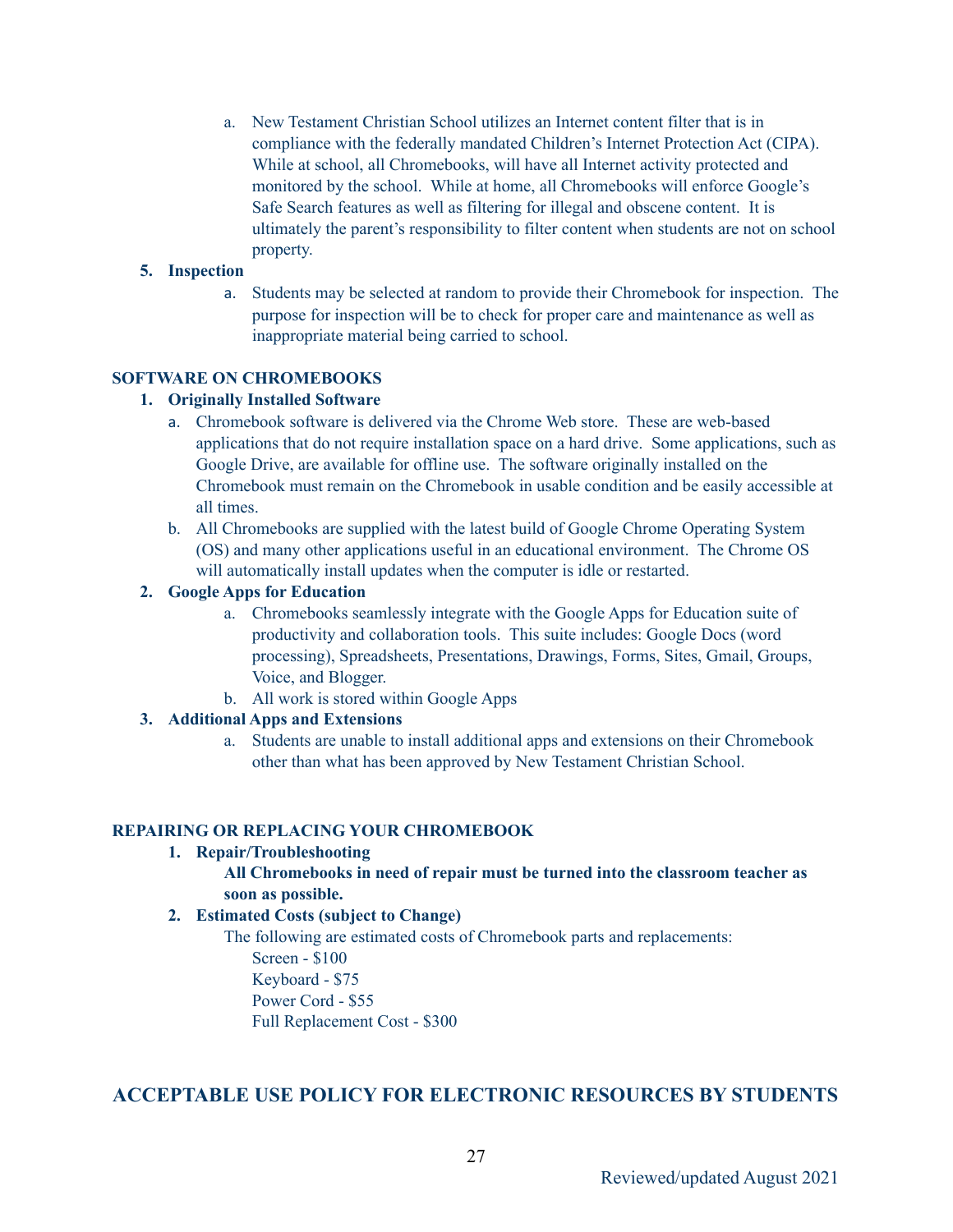#### **PURPOSE**

This policy provides a brief overview of the conduct for the use of technology at New Testament Christian School. Use of such technology is a necessary, innate element of the New Testament Christian School program. Technology is provided to staff and students as a privilege, not a right. NTCS seeks to protect, encourage, and enhance the legitimate uses of technology by placing fair limitations on such use and sanctions for those who abuse the privilege.

#### **APPROPRIATE USES AND DIGITAL CHRISTIAN CITIZENSHIP**

School-issued devices should be used for educational purposes and students are to adhere to New Testament Christian School's "Acceptable Use Policy" as well as all other NTCS rules and regulations.

While working in a digital and collaborative environment, students should always conduct themselves as good digital citizens by adhering to the following:

- 1. **RESPECT YOURSELF.** I am a child of God! I will show respect for myself and my God through my actions. I will select online names that are appropriate. I will use caution with the information, images, and other media that I post online. I will carefully consider what personal information about my life experiences, or relationships I post. I will not be obscene. I will act according to Christian principles as shown in God's Word.
- 2. **PROTECT YOURSELF**. I will ensure that the information, images, and materials I post online will not put me at risk. I will not publish my personal details, contact details, or a schedule of my activities. I will report any attacks or inappropriate behavior directed at me while online. I will protect passwords, accounts, and resources.
- 3. **RESPECT OTHERS**. I will show Christian love and respect to others. I will not use electronic mediums to antagonize, bully, harass, or stalk people. I will show Christian respect for other people in my choice of websites. I will not visit sites that are degrading to others, pornographic, racist, inappropriate in any way, or that violate God's word.
- 4. **PROTECT OTHERS**. I will protect others by reporting abuse and not forwarding inappropriate materials or communications. I will avoid unacceptable materials and conversations.
- 5. **RESPECT INTELLECTUAL PROPERTY**. I will request permission to use copyrighted or otherwise protected materials. I will suitably cite all use of websites, books, media, etc. I will acknowledge all primary sources. I will validate information. I will use and abide by the fair use rules.
- 6. **PROTECT INTELLECTUAL PROPERTY.** I will request to use the software and media others produce. I will purchase, license, and register all software or use available free and open source alternatives rather than pirating software. I will purchase my music and media and refrain from distributing these in a manner that violates their licenses.

#### **NTCS INTERNET USE, SAFETY, AND COMPUTER USE POLICY**

**NTCS Internet Access is to be used only for classroom related activities.** This policy applies when using either school equipment or personal equipment on the NTC or NTCGuest network. Internet access may be refused to anyone when New Testament Christian School deems it necessary in the public interest.

#### **COMPLIANCE WITH THE LAW AND USE OF COMPUTERS/INTERNET**

Students, using the Internet, will follow all laws, policies, and rules governing computers. This includes (but is not limited to) copyright laws, software publisher's rights, license agreements, acts of terrorism, assault, threats, and student right of privacy. Students at New Testament Christian School shall receive instruction in Internet Safety. This curriculum will include material related to appropriate "Access to Internet by Minors", appropriate use of social networking sites, cyber-bullying, and other topics as are relevant in encouraging digital Christian citizenship.

### **ACCESS TO THE INTERNET BY MINORS (Students under the age of 18) or ADULTS (over the age of 18)**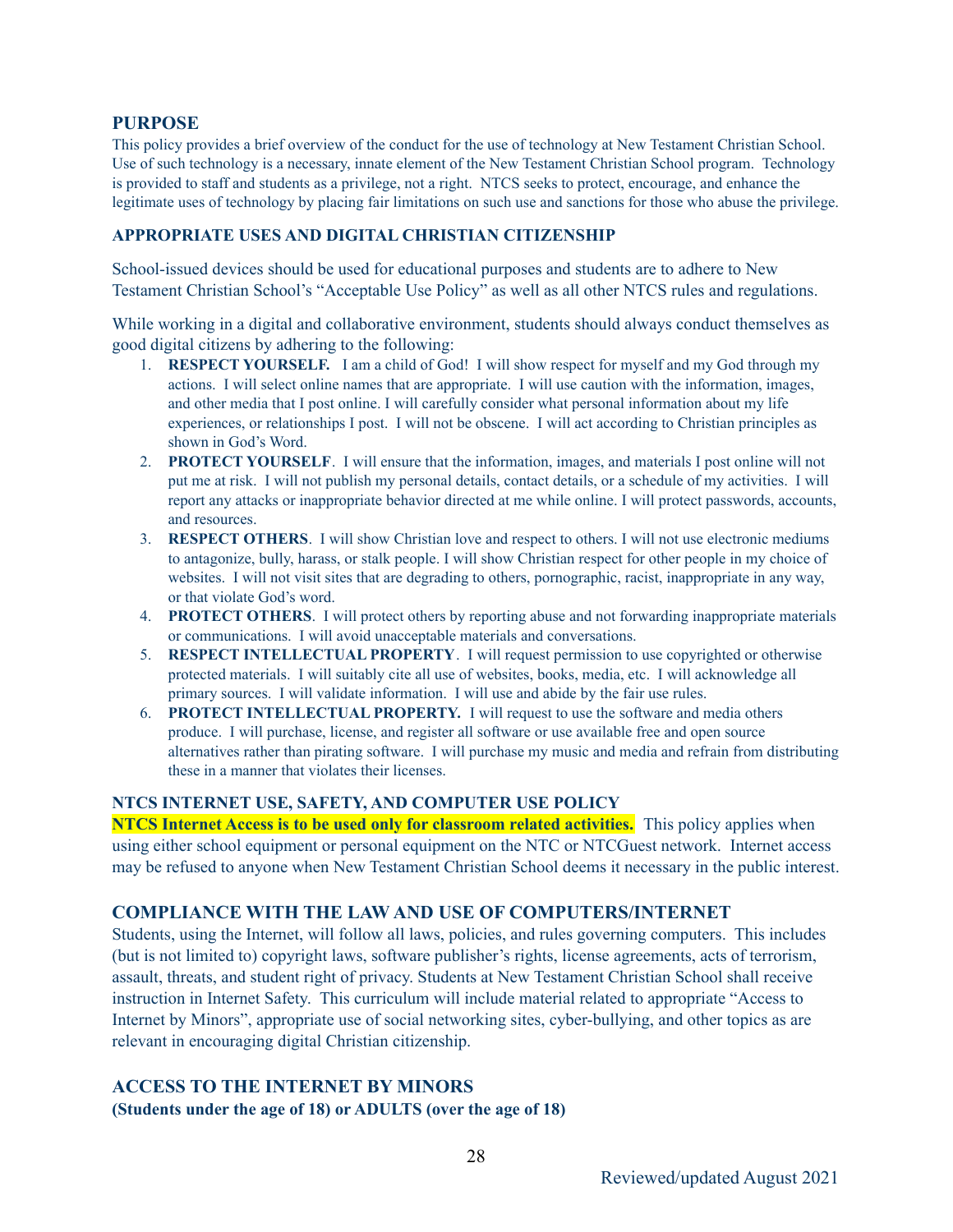Minors or adults shall:

- 1. Act in accordance with God's word!
- 2. Not access material that is obscene, pornography, harmful to minors, or otherwise inappropriate for education.
- 3. Not use New Testament Christian School technology or Internet resources to engage in hacking or attempts to otherwise compromise any computer or network system's security.
- 4. Not engage in any illegal activities on the internet.
- 5. Only use electronic mail, chat rooms, social networking sites, and other forms of direct electronic communications for the purposes related to education within the context of a NTCS-related assignment or activity.
- 6. Not attempt to override or bypass any protection measure that has been put in place by New Testament Christian School to block and/or filter access to Internet Sites that are not in accordance with the policies of our school.
- 7. Minors shall not disclose personal identification information on the Internet.

# **POLICY VIOLATIONS**

Any violation of this policy may result in the loss of access to the Internet and/or the Chromebook by the student/adult involved. Additional disciplinary action may be determined in accordance with existing policies of New Testament Christian School, including applicable State and Federal Laws.

Students shall be granted permission to access the Internet under the direction of a teacher upon receipt of the signed Acceptable Use Policy Signature form.

# **ACCEPTABLE USE**

- 1. We believe that access to the Internet is an important educational resource for our students.
- 2. We understand that although there are many valuable educational resources available, there are also unacceptable and offensive materials on the Internet.
- 3. We require efficient, ethical, courteous, and legal utilization of the equipment, computers, and network resources.
	- ❏ As a safety precaution, full names and addresses are not to be revealed online.
	- ❏ Computer and network resources have been provided for educational purposes Game-playing (unless authorized by the teacher) and commercial uses are prohibited.
	- ❏ Sharing of individual accounts is prohibited.
	- ❏ Electronic mail (e-mail) and other computer use or storage is not guaranteed to be private or confidential.
	- ❏ Network or other computer use or storage areas are and will be treated as school property.
	- ❏ Computers, files, and communications may be accessed and reviewed by the school and may be accessed by other computer users.
	- ❏ Chain letters and inter-relay chat are misuses of the system.
	- ❏ Vandalism or "hacking" of any kind is prohibited.
	- ❏ The security of the system and rights of other users are to be respected at all times.
- 4. Students or staff knowingly violating the terms of the agreement will be dealt with according to the discipline policies of New Testament Christian School.
- 5. Any problems which arise from the use of an account are the liability or responsibility of the user. By using the computers or network system, participants agree to indemnify and hold New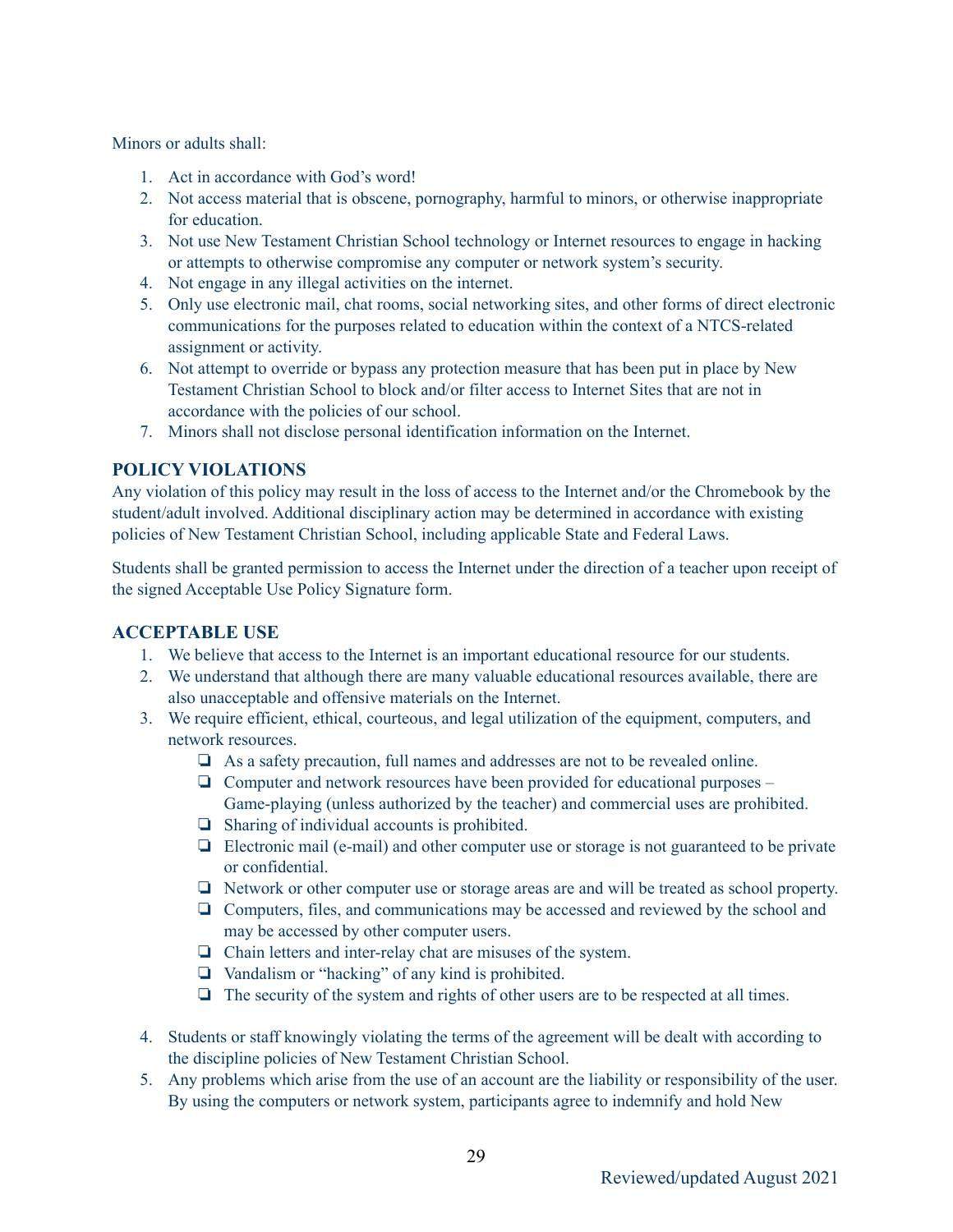Testament Christian School harmless from any claims or damages arising from such use. New Testament Christian School makes no warranties for the information or the services provided.

#### **PRIVACY AND SAFETY**

- 1. Do not go into any chat rooms other than those set up by your teacher or school.
- 2. Do not open, use, or change computer files that do not belong to you.
- 3. Do not reveal your full name, phone number, home address, social security number, credit card numbers, passwords, or passwords of other people.
- 4. Remember that network storage is not guaranteed to be private or confidential. New Testament Christian School reserves the right to inspect your files at any time and will take the necessary steps if files are in violation of New Testament Christian School's Acceptable Use Policy.
- 5. If you inadvertently access a website that contains obscene, pornographic, or otherwise offensive material, notify a teacher or the principal immediately so that such sites can be blocked from further access. This is not merely a request. It is a responsibility.

#### **LEGAL PROPRIETY**

- 1. All students and staff must comply with trademark and copyright laws and all license agreements. Ignorance of the law is not immunity. If you are unsure, ask if you are in compliance with the law.
- 2. Plagiarism is a violation of the School policies and is a violation of the  $7<sup>th</sup>$  Commandment. Give credit to all sources used, whether quoted or summarized. This includes all forms of media on the Internet, such as: graphics, movies, music, and text.

#### **EMAIL**

- 1. Students in need of email for academic reasons will be allowed email access through an address assigned by New Testament Christian School. This email access will be through a Google Gmail system managed by New Testament Church & School. These e-mail systems are monitored by NTCS and all messages sent or received through this system are archived and subject to filtering of inappropriate content.
- 2. Always use appropriate language.
- 3. Do not transmit language/material that is profane, obscene, abusive, or offensive to others.
- 4. Do not send mass e-mails, chain letters, or spam.
- 5. No private chatting during class is allowed without permission.
- 6. Email is subject to inspection at any time by New Testament Christian School.

#### **DISCIPLINE CONSEQUENCES**

- 1. The student or staff member whose name a system account and/or computer hardware is issued will be responsible at all times for its appropriate use. Non-compliance with the policies of the Chromebook Policy Handbook or New Testament Christian School's Acceptable Use Policy will result in disciplinary action unless there is proof that another is responsible.
- 2. Electronic e-mail, network usage, and all stored files shall not be considered confidential and may be monitored at any time by New Testament Christian School to ensure appropriate use. New Testament Christian School fully cooperates with local, state, and federal officials in any investigation concerning or relating to violations of computer crime laws.

#### **CHROMEBOOK USAGE AGREEMENT**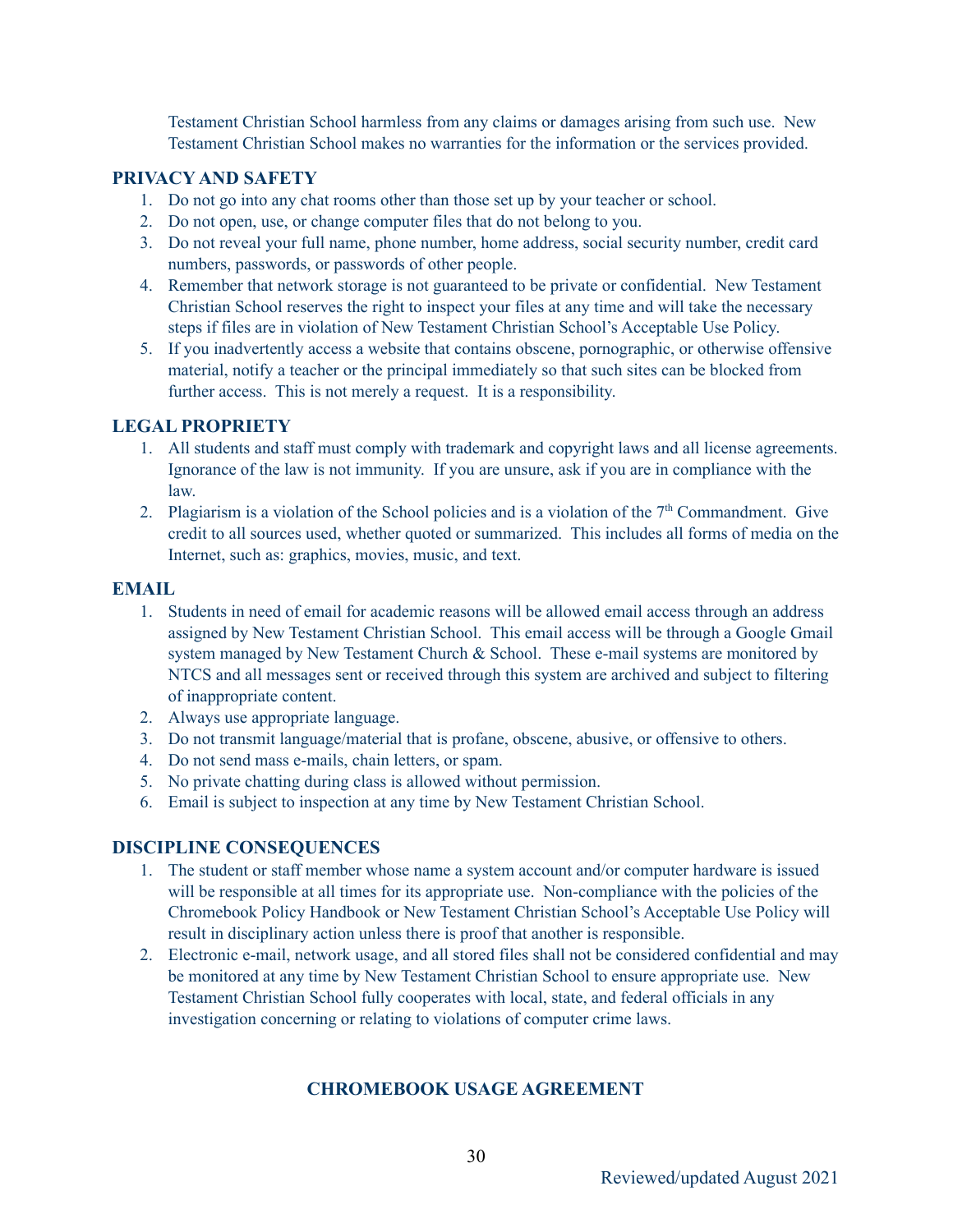#### **TECHNOLOGY INFORMATION MEETING**

Students in grades 6-12 will go through the chrome book policy handbook during the first two weeks of school. Parents of students in grades 6-12 should read the policy handbook and discuss it with their student(s) at home. If they have any questions they should ask the teacher or principal.

### **MANAGING YOUR FILES & SAVING YOUR WORK**

Students will be instructed in how to save word processing assignments on Google Docs. It is the student's responsibility to ensure that work is not lost due to mechanical failure or accidental deletion. Chromebook malfunctions are not an acceptable excuse for not submitting school work. New Testament Christian School makes no guarantee that their network is up and running 100% of the time. New Testament Christian School is not responsible for lost or missing data while working at home or school.

#### **SOFTWARE**

Chromebook apps and data storage are cloud based. Students will primarily be working in Google Docs for work data.

#### **INTERNET FILTER**

New Testament Christian School uses a filter on the network called Securely. This program restricts access to inappropriate websites and reports attempts to enter blocked sites to the administrator. In addition, the administrator is able to track the internet history of each student via Securely.

# **Weapons, Policy Prohibiting**

No student, staff, volunteer, parent, or visitor, shall possess, use or distribute a weapon when on school property or while on an off campus event. The school will act to enforce this policy by taking the appropriate action against any individual who violates this policy.

# **Definitions**

# **Weapon:**

- 1. A "weapon" means any object, device, or instrument designed as a weapon or through its use is capable of threatening or producing bodily harm or self-injury. This definition includes, but is not limited to, any firearm, whether loaded or unloaded; air guns; pellet guns; BB guns; all knives; blades; clubs; metal knuckles; nunchucks; throwing stars; explosives; fireworks; lighters; mace and other propellants; stun guns; ammunition; poisons; chains; arrows; and objects that have been modified to serve as a weapon.
- 2. No person shall possess, use or distribute any object, device or instrument having the appearance of a weapon and such objects, devices or instruments shall be treated as weapons including, but not limited to weapons listed above which are broken or nonfunctional, look-alike guns, toy guns; and any object that is a facsimile of a real weapon.
- 3. No person shall use articles designed for other purposes (i.e., lasers or pointers, belts, combs, pencils, files, scissors, etc.), to inflict bodily harm and/or intimidate. Such use will be treated as the possession of a weapon.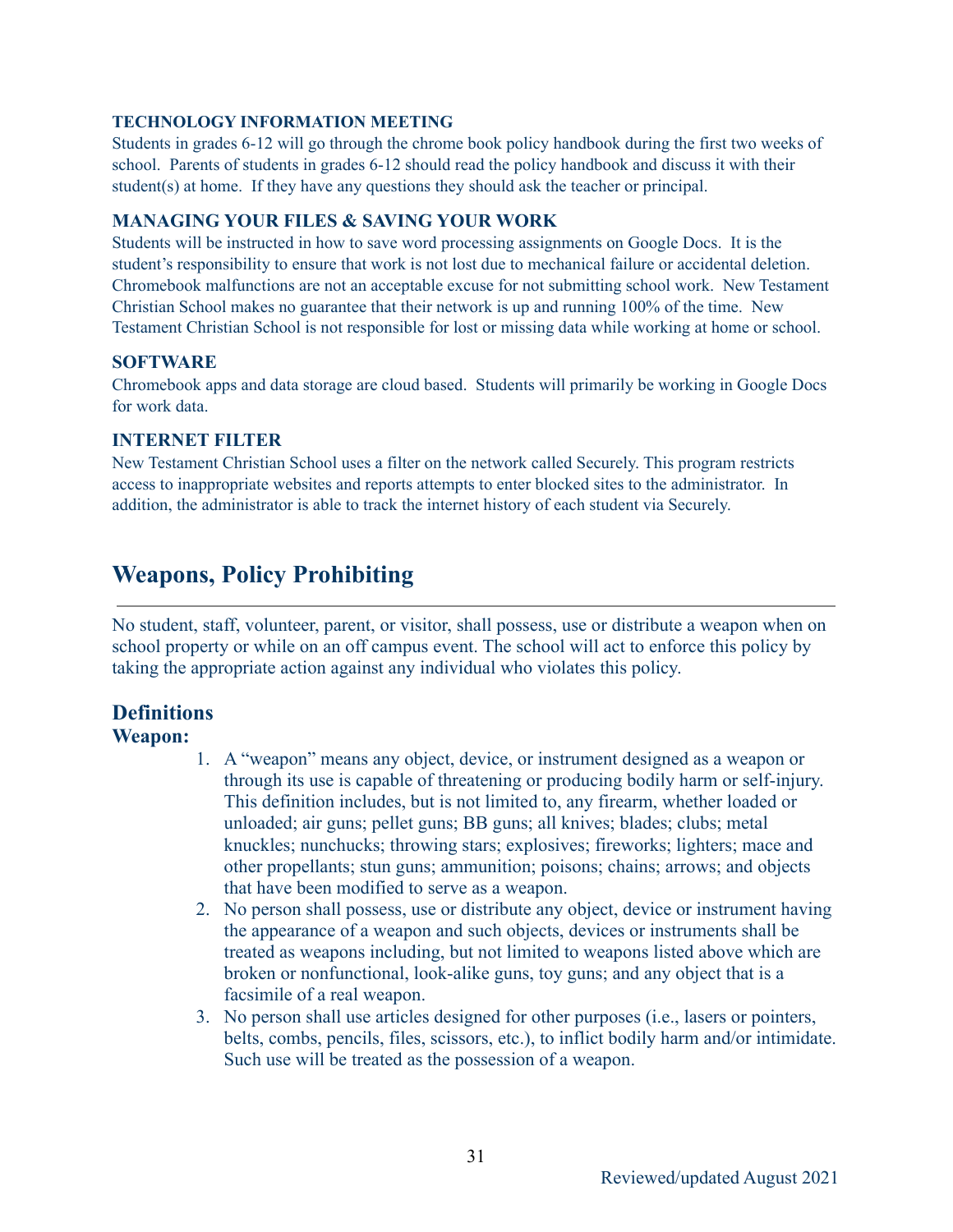**School Location:** includes any school building or grounds, whether leased, rented, owned or controlled by the school or church, locations of school activities or trips, bus stops, school buses or school vehicles, school-contracted vehicles, the area of entrance or departure from school premises or events, all locations where school-related functions are conducted, and anywhere students are under the jurisdiction of the school district.

**Possession:** having a weapon on one's person or in an area subject to one's control in a school **location** 

#### **Consequences for Student Weapon Possession / Use / Distribution:**

- ❏ The school takes a position of "Zero Tolerance" in regard to the possession, use, or distribution of weapons by students. Consequently, the minimum consequence for student's possession, using, or distributing weapons may include:
	- 1. Immediate out-of-school suspension;
	- 2. Confiscation of the weapon;
	- 3. Immediate notification of parent or guardian;
	- 4. Immediate notification of police;
	- 5. Recommendation to the Principal of dismissal for a period of time not to exceed one year.
- ❏ Pursuant to Minnesota law, a student who brings a firearm, as defined by federal law, to school will be expelled for at least one year. The school board may modify this requirement on a case-by-case basis.
- ❏ Administrative Discretion. While the school takes a "Zero Tolerance" position on the possession, use or distribution of weapons by students, the principal may use discretion in determining whether, under the circumstances, a course of action other than the minimum consequences specified above is warranted. If so, the appropriate action may be taken, including consideration of a recommendation for lesser discipline.

# **Consequences for Weapon Possession / Use / Distribution by Non-students Employees:**

- $\Box$  An employee who violates the terms of this policy is subject to disciplinary action, including non-renewal, suspension, or discharge as deemed appropriate by the school **board** 
	- 1. Sanctions against employees, including non-renewal, suspension, or discharge shall be pursuant to and in accordance with applicable statutory authority, collective bargaining agreements, and school policies.
	- 2. When an employee violates the weapons policy, law enforcement may be notified, as appropriate.

#### **Other Non-students:**

- ❏ Any member of the public who violates this policy shall be informed of the policy and asked to leave the school or event location.
	- 1. Depending on the circumstances, the person may be barred from future entry to school or event locations. In addition, if the person is a student in another school, that school may be contacted concerning the policy violation.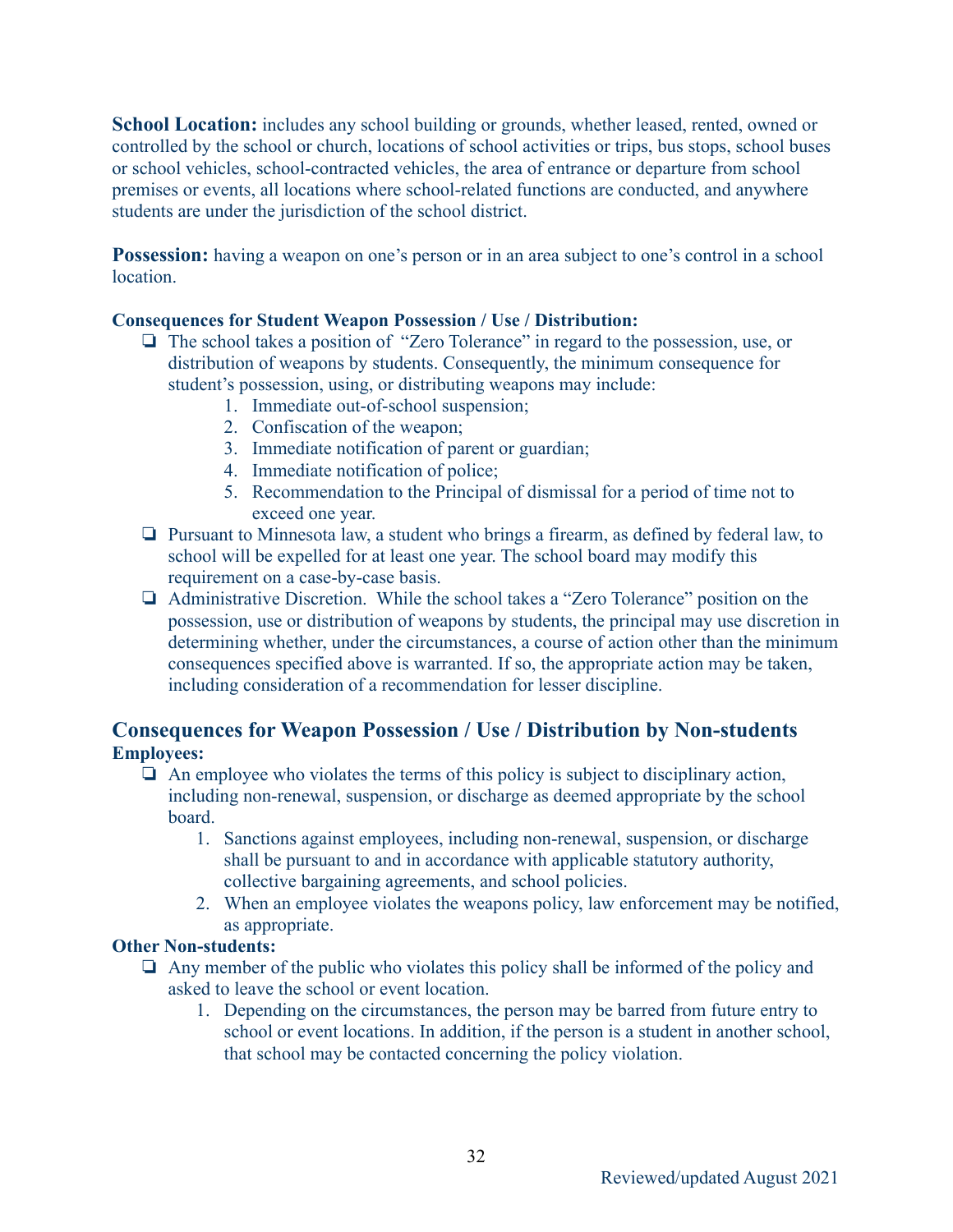2. If appropriate, law enforcement will be notified of the policy violation and may be asked to provide an escort to remove the member of the public from the school event or location.



# **Emergency Statutes, Plans & Procedures**

MN State Statutes for non-public schools require the completion of fire, tornado, and lock-down drills each year. Number of occurrences and procedures are as listed below.

# **Fire Drills (9 times per year)**

- 1. Fire Alarm Sounds
- 2. Teachers locate physical or electronic copies of the student roster, and keep it in hand.
- 3. Teachers calmly line up students in their classroom and quickly move in a single line to the designated safe area.
- 4. When class arrives at a designated safe area, students remain silent and line up facing the campus buildings (single file line).
	- a. Safe area is the footpath/trail parallel to HWY 29 nearest to your exit door. Teachers check rosters to be sure all students are accounted for.
- 5. Principal or pastoral staff will check all bathrooms and study areas to be sure they are clear.
- 6. Principals, or Teachers will whistle to give the all clear to return to class.
- 7. In the case of an actual fire, Fire Official directions are followed.

# **Tornado Drills (1 time per year)**

- 1. Staff will be alerted via EBS or weather radio for severe weather announcements.
- 2. Out building Sr. High class joins lower level classrooms of school/church at first notifications.
- 3. Lower level classrooms stay in classroom next to east wall (1-3 and Jr high)
- 4. Teachers locate physical or electronic copies of the student roster, and verify every student is accounted for.
- 5. Principals or Teachers will notify classrooms all is clear, and students return to class.

#### **Unwelcome Intruder - Lock-down Drill (5 per year) Faculty & staff should do the following if a lockdown is ordered:**

- 1. Lock all doors and windows immediately. If a door can't be locked, attempt to quickly block the door with heavy items.
- 2. Never open doors or windows unless ordered to do so by a safety or school official. Always ask for documentation from an official to confirm their identity.